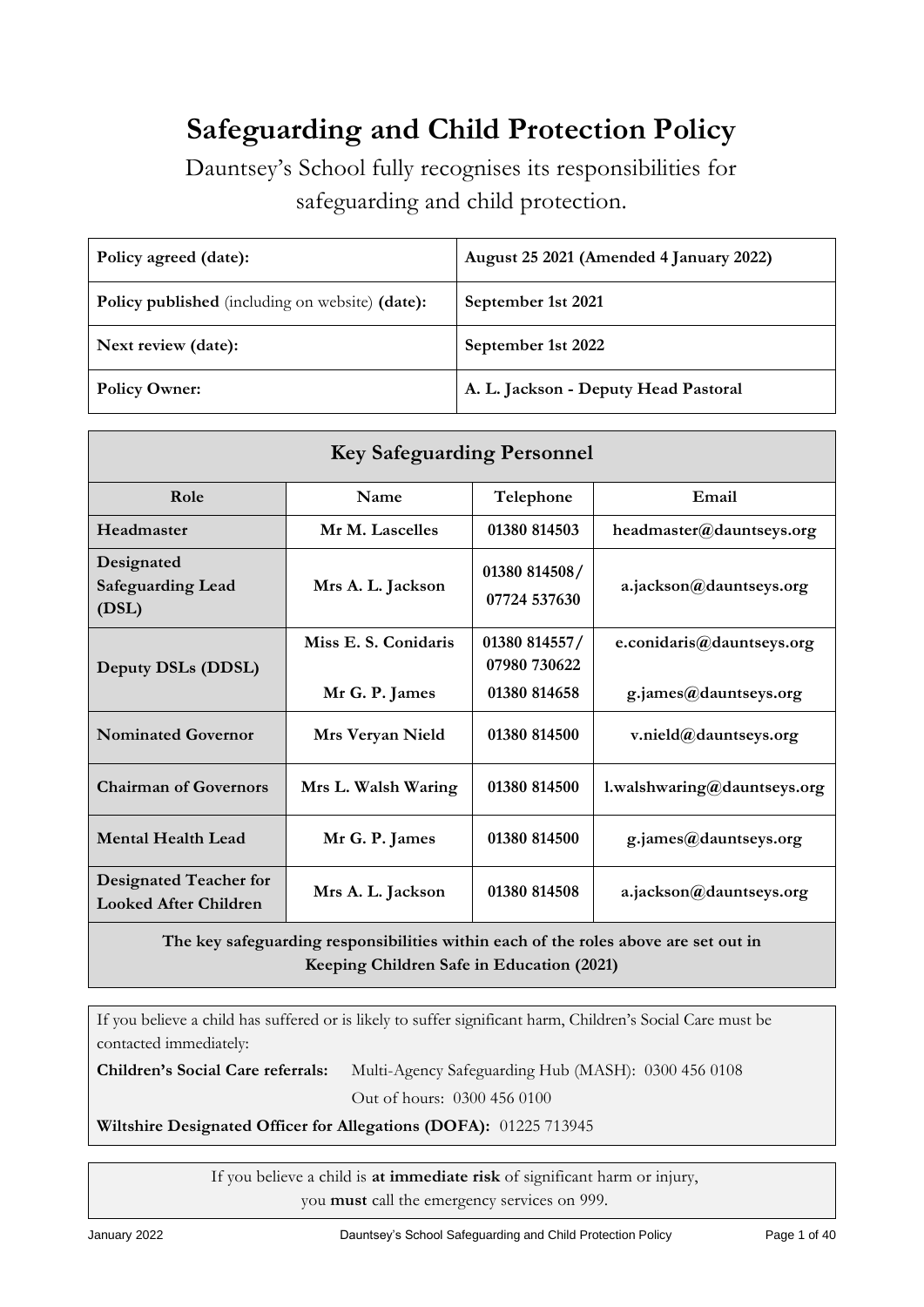# **Index**

|                                                                                 | Page           |
|---------------------------------------------------------------------------------|----------------|
| Introduction                                                                    | 3              |
| Scope                                                                           | $\overline{4}$ |
| Designated Safeguarding Lead (DSL) and Expectations                             | 5              |
| Governors                                                                       | $6 - 7$        |
| Monitoring and Review                                                           | 8              |
| Mandatory Procedures - Staff and Adults at School                               | $8 - 14$       |
| Mandatory Procedures - Supporting Children                                      | 14-16          |
| Mandatory Procedures - Specific forms of abuse and safeguarding issues          | 17-20          |
| <b>Staff Training</b>                                                           | $20 - 22$      |
| Appendix 1 - Related Legislation and Key Documents                              | $22 - 24$      |
| Appendix 2 - Dos and Don'ts when responding to a disclosure of abuse            | 25             |
| Appendix 3 - What to do if you are worried a child is being abused or neglected | 26             |
| Appendix 4 - Allegations against adults in education settings                   | 27             |
| Appendix 5 - KCSIE 2021 Understanding and Identifying Abuse and Neglect 28-33   |                |
| Appendix 6 - The Designated Safeguarding Lead                                   | 34-39          |
| Appendix 7 - Low Level Concern Recording Form                                   | 40             |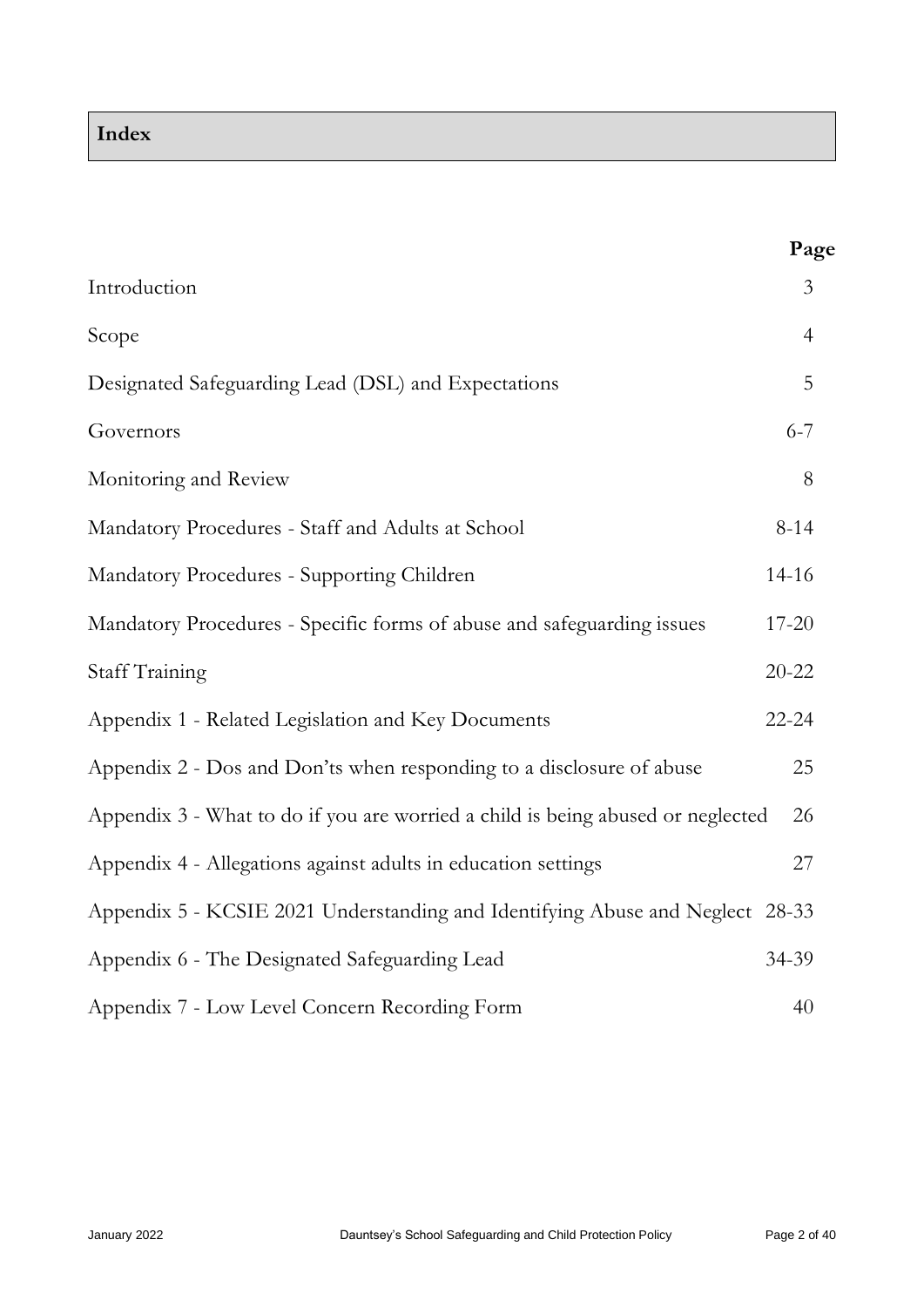# **Introduction**

Dauntsey's is committed to safeguarding and promoting the welfare of children and young people and expects all staff and volunteers to share this commitment.

We will fulfil our local and national responsibilities as laid out in the following key documents:

- Working Together to Safeguard Children (2020)
- Keeping Children Safe in Education (2021)
- [The Procedures of the Safeguarding Vulnerable People Partnership \(formerly WSCB\)](http://www.proceduresonline.com/birmingham/scb/)
- Prevent Duty Guidance for England and Wales (2021)
- National Minimum Boarding Standards

See **Appendix 1** for further relevant guidance documents

Dauntsey's Safeguarding and Child Protection Policy reflects the ethos of the School, which is to respect the individuality and integrity of a pupil while recognising that while in a community there must, inevitably, be sensible rules and regulations. Dauntsey's is fully committed to equal opportunities and makes no distinction by gender, sexual orientation, race, religion, culture or disability. Pupils from widely differing backgrounds are warmly and equally welcomed to the School community.

The aim of this policy is to ensure:

- all our pupils are safe and protected from harm.
- safeguarding procedures are in place to help pupils to feel safe and learn to stay safe.
- adults in the school community are aware of the expected behaviours and the school's legal responsibilities in relation to safeguarding and child protection.
- early help or intervention is promoted.

Where a child is suffering harm, or is likely to do so, immediate action will be taken to protect the child. Action will also be taken to promote the welfare of a child in need of early help or intervention, even if they are not suffering harm or are not at immediate risk, through inter-agency assessment using local processes, including use of the Common Assessment Framework (CAF) and Team Around the Child (TAC) approaches. Dauntsey's has a responsibility to have in place a process, in line with those from the Safeguarding Vulnerable People Partnership (SVPP), for responding to allegations made against those who work with children on a paid or voluntary basis.

Where there is reasonable cause to suspect that a child is suffering or is likely to suffer significant harm due to abuse by one or more pupils, a referral will be made to the MASH. Where bullying is thought to have taken place, but a child has not suffered significant harm or is not likely to suffer significant harm the School's anti-bullying policy will be followed. In all circumstances the welfare of the children concerned will be the priority. In the event of disclosures about peer on peer abuse all children involved, whether perpetrator or victim, will be treated as being "at risk" and the Peer on Peer Abuse policy will be followed.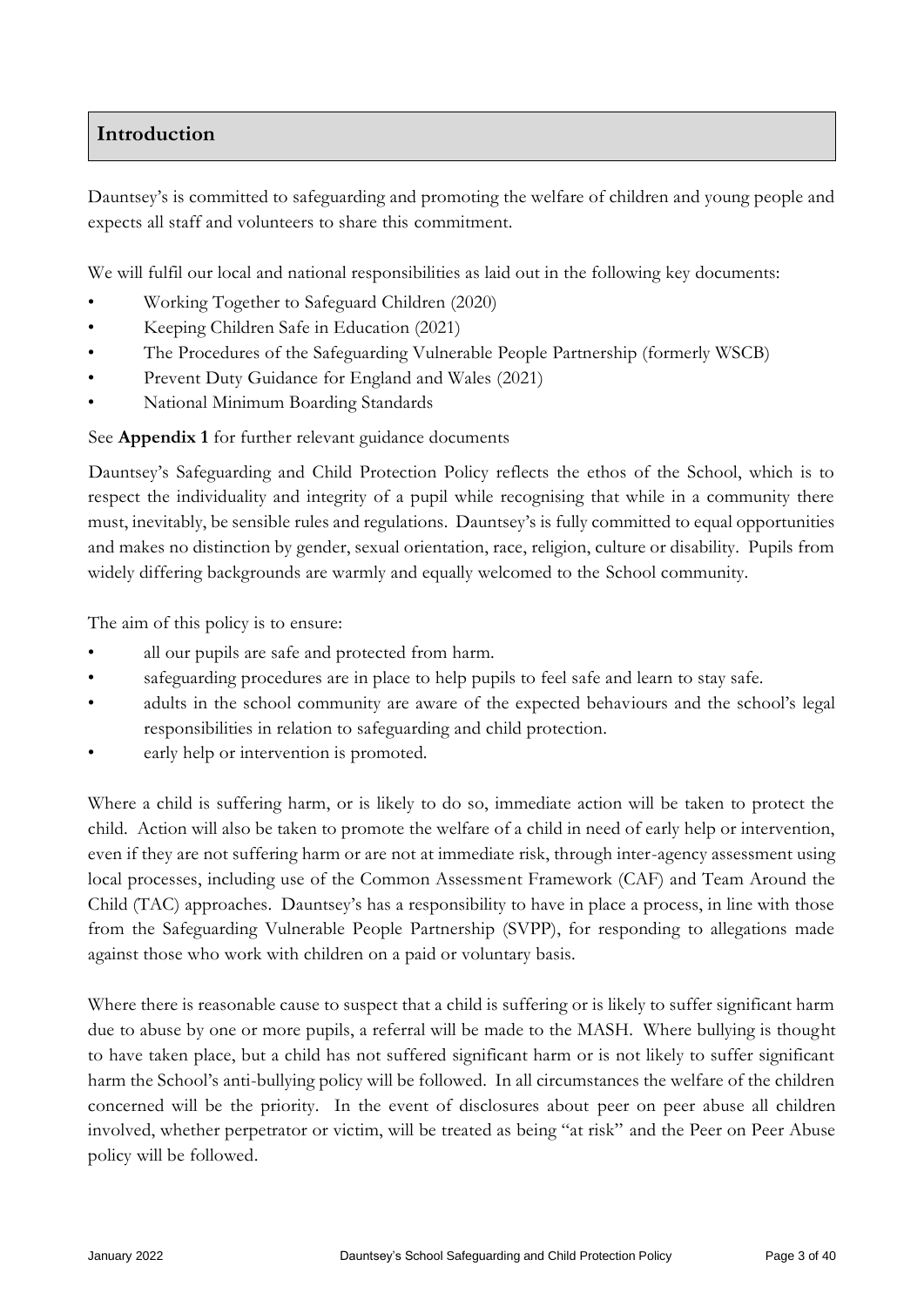# **Scope**

Safeguarding is defined as:

- ensuring that children grow up in circumstances consistent with the provision of safe and effective care
- acting to enable all children to have the best outcomes
- preventing impairment of children's mental and physical health or development and
- protecting children from maltreatment.

The term 'safeguarding children' covers a range of measures including child protection procedures. It encompasses a whole-school preventative approach to keeping children safe, including online that incorporates pupil physical and mental health and safety; school behaviour and preventing peer on peer abuse; supporting pupils with medical conditions; Relationships, Sex and Health (RSHE) education and personal, social health, and economic education; providing first aid and site security.

Consequently, this policy is consistent with all other policies adopted by the governors and should be read alongside the following policies relevant to the safety and welfare of our pupils:

- Anti-Bullying Policy
- Code of Conduct (Policies for Staff, Pupils and Governors)
- Complaints Policy
- Complementary Curriculum and Personal and Social Education Policy
- Equal Opportunities Policy
- E-Safety Policy
- Health and Wellbeing Policy
- ICT Acceptable Use Policy for Staff and Pupils
- Mental Health and Wellbeing Policy
- Missing Child Procedure
- Peer on Peer Abuse Policy
- Rules, Rewards and Sanctions
- SEND Policy
- Sharing of Nudes and Semi-nudes Policy
- Relationships and Sex Education Policy
- Teaching and Learning Policy
- Use and Abuse of Technology Policy
- Whistleblowing Policy

## **This policy applies to all staff in our school.**

For the purposes of this policy:

- **Staff** refers to all those working for, or on behalf of, the School, full time or part time, in a paid or voluntary capacity. A volunteer is a person who performs an activity that involves spending time, unpaid in School (except for approved expenses).
- Parent refers to birth parents and other adults who are in a parenting role, for example step-parents, foster carers and adoptive parents.
- **Child** refers to all pupils on the School roll.

# **Any safeguarding concerns or disclosures of abuse relating to a child either at School or outside of School hours and online are within the scope of this policy.**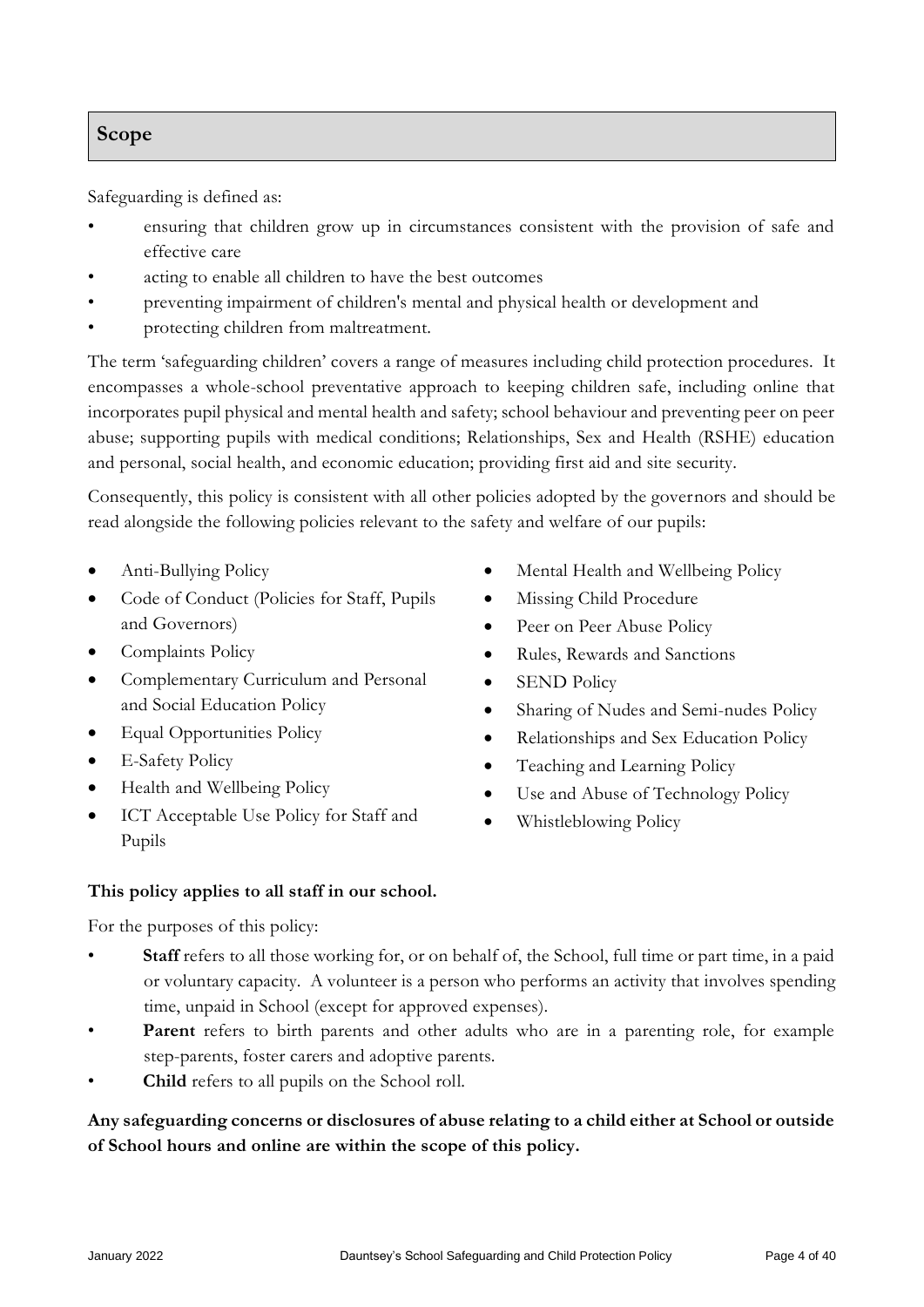# **Designated Safeguarding Lead (DSL)**

The School's Governing Body has appointed a member of staff of the School's SMT with the necessary status and authority, Designated Safeguarding Lead, to be responsible for matters relating to child protection and welfare.

The Designated Safeguarding Lead shall be given the time, funding, training, resources and support to enable him/her to support other staff on safeguarding matters, to contribute to strategy discussions and/or inter-agency meetings and to contribute to the assessment of children.

The main responsibilities of the Designated Safeguarding Lead are set out in Appendix 6.

If the Designated Safeguarding Lead is unavailable, his/her duties will be carried out by one of the Deputy Designated Safeguarding Leads.

In this policy, reference to the Designated Safeguarding Lead includes the Deputy Designated Safeguarding Lead where the Designated Safeguarding Lead is unavailable.

# **Expectations**

## All staff are:

- familiar with this safeguarding policy and all associated policies and have an opportunity to contribute to its review.
- alert to signs and indicators of possible abuse and wider safeguarding issues.
- able to record and report concerns as set out in this policy.
- able to deal with a disclosure of abuse from a pupil.
- involved in the implementation of individual education programmes, integrated support plans, child in need plans and interagency child protection plans as required.

In addition, all staff have read and understood Part 1 or Annex A of the latest version of Keeping Children Safe in Education (KCSiE 2021). School leaders and all staff working directly with children have also read Annex B and Part 5.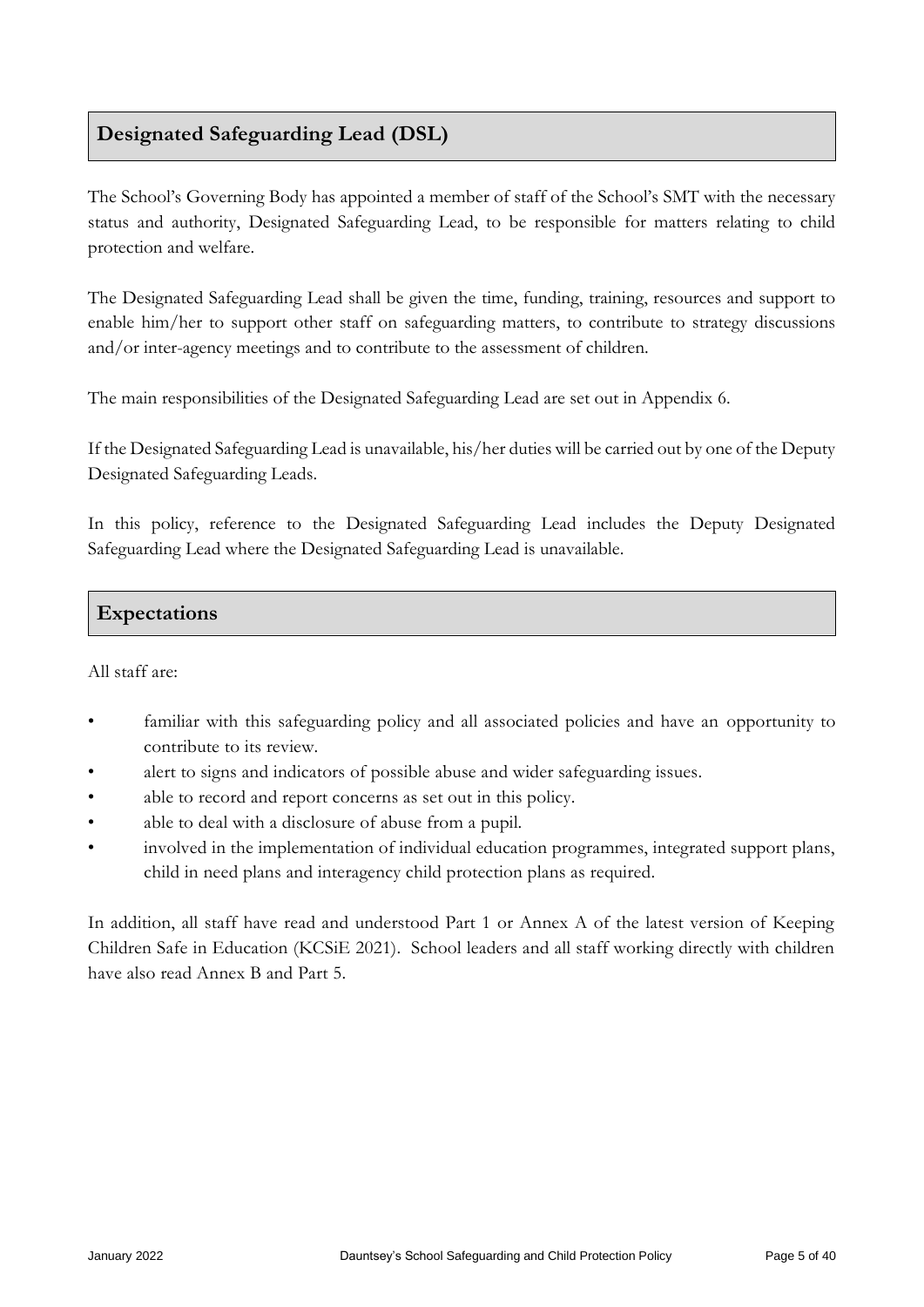# **Governors**

As key strategic decision makers and vision setters for the School, the governors will make sure that the policies and procedures are in line with national and local safeguarding requirements. Governors will work with the SMT to make sure the following safeguarding essentials are in place:

| Training/Teaching                 | Policy/Procedures                    | Staffing                          |
|-----------------------------------|--------------------------------------|-----------------------------------|
| Whole school approach to broad    | Ensure that all the Policies &       | Designated Safeguarding Lead      |
| and balanced curriculum           | Procedures (listed on Page 4) are in | (DSL)who is a senior member       |
| embedding safeguarding teaching.  | place, followed and reviewed.        | of the leadership team.           |
| Staff training, including regular | Children Missing out on              | Deputy Designated                 |
| safeguarding updates              | Education (CMOE) and Children        | Safeguarding Lead (DDSL)          |
| Children taught about online      | Missing Education (CME)              | Designated teacher for looked-    |
| safety                            | Dealing with a child at immediate    | after children (even if there are |
| Online safety training for staff  | risk                                 | no LAC on roll)                   |
| Annual review of online safety    | Early help                           | Mental Health and Wellbeing       |
| arrangements                      | Female Genital Mutilation (FGM)      | Lead                              |
| D/DSL and LAC training            | Honour based abuse (HBA)             |                                   |
| Preventing Radicalisation         | Forced Marriage                      |                                   |
| Relationships, sex and health     | Peer on Peer abuse                   |                                   |
| education (RSHE)                  | Mental Health                        |                                   |
| Teaching relevant staff           | Reporting abuse/SVPP procedures      |                                   |
| confidence to deliver             | Children with SEND and a physical    |                                   |
| RSHE/PSHE to all pupils           | health issue                         |                                   |
|                                   | Staff contribution to policy         |                                   |
| KCSiE Part 1 or Annex A (and      | Safeguarding policy review           |                                   |
| Annex B and Part 5 for staff      | Whistleblowing                       |                                   |
| working directly with children)   | Online safety                        |                                   |
| Whistleblowing                    | Staff Code of conduct including      |                                   |
|                                   | low-level concerns about staff       |                                   |
|                                   | conduct                              |                                   |
|                                   | Multi-agency working                 |                                   |
|                                   | Pupil Code of Conduct (Rules,        |                                   |
|                                   | Rewards and Sanctions)               |                                   |
|                                   |                                      |                                   |

## **Concerns and allegations management**

The chair of governors is responsible for liaising with the local authority Designated Officer for Allegations (DOfA) and other partner agencies in the event of an allegation of abuse being made against the Headmaster.

See also 'Managing concerns and allegations against staff'.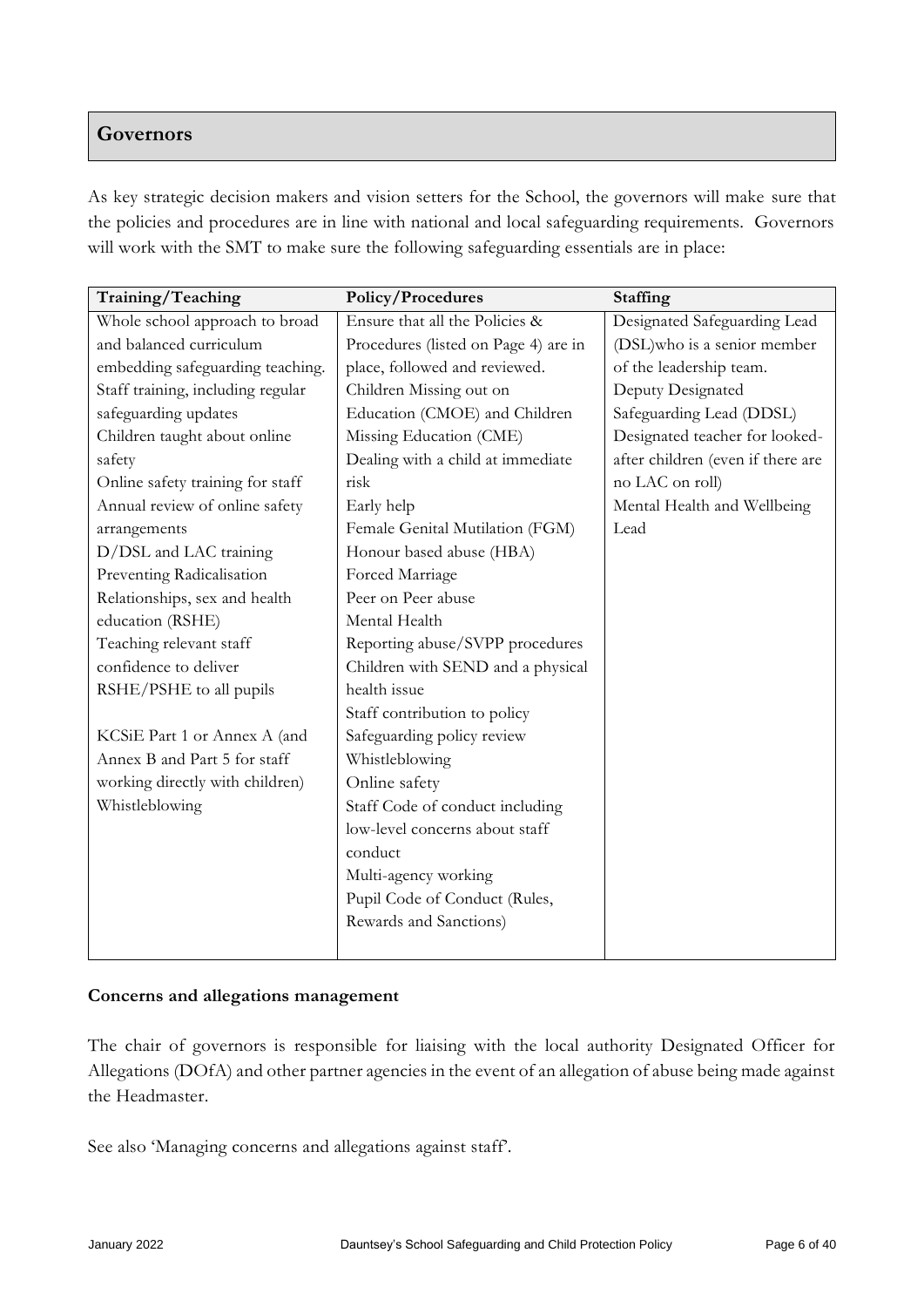#### **Boarding Governor**

In addition to a nominated governor for safeguarding there is a nominated boarding governor who monitors the welfare of the pupils who board at school.

#### **Audit**

The nominated governor (NSG) for safeguarding collaborates with the Headmaster and the D/DSL to complete an annual safeguarding audit return to the local authority.

### **Safer Recruitment**

The governors monitor the School's safer recruitment practice, including the Single Central Record and at least two governors are trained in safer recruitment at any one time.

# **Monitoring and Review**

Governors ensure that safeguarding is an agenda item for every full governing body meeting.

The Headmaster ensures that safeguarding is an agenda item for every staff meeting.

This policy is reviewed annually, or earlier, as required by changes to legislation or statutory guidance.

The nominated governor meets the DSL every term to monitor the effectiveness of this policy.

The Safeguarding Governor carries out a safeguarding audit annually which is presented to the June Full Board Meeting.

# **Mandatory Procedures - Staff and adults at school**

#### **Safer recruitment**

All staff are subject to safer recruitment processes and checks and the School follows the guidance set out in Part 3 of KCSiE 2021.

At Dauntsey's, we scrutinise all applications for paid or voluntary posts. We undertake interviews and make appropriate checks through the Disclosure and Barring Service (DBS). We maintain a single central record (SCR) of the essential checks as set out in KCSiE, that have been carried out and certificates obtained. The SCR applies to: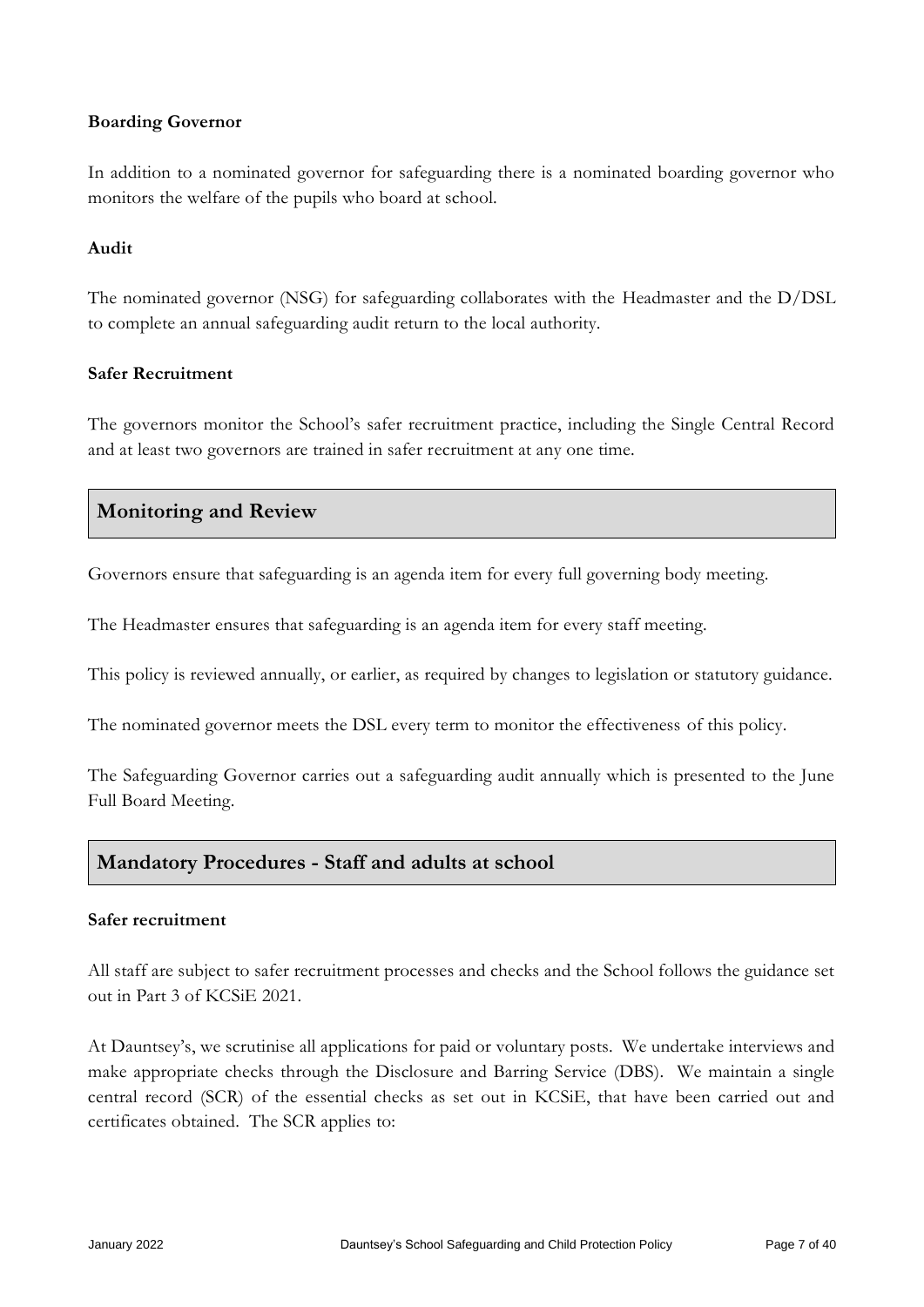- all staff (including supply staff, volunteers and teacher trainees on salaried routes) who work at the school.
- all members of the governing body.

See also Training (page 21).

## **Code of conduct**

Dauntsey's is committed to positive academic, social and emotional outcomes for the pupils underpinned by a strong safeguarding ethos. We are equally committed to the protection and welfare of our staff, who are expected to adhere to the highest standards of professional behaviour.

The Code of Conduct sets out staff behaviours that should be avoided as well as those that constitute safe practice including:

- the acceptable use of technologies,
- staff/pupil relationships
- communications including the use of social media

Teaching staff are additionally expected to act within the guidance of the 'personal and professional conduct' section of the Teachers' Standards.

## **Identifying the Signs**

All staff know how to recognise, and are alert to, the signs of neglect and abuse and wider safeguarding issues, including but not limited to child-on-child sexual violence and harassment, peer on peer abuse and exploitation. Definitions of abuse, set out in ' What to do if you're worried a child is being abused - Advice for practitioners' (2015) and 'Keeping Children Safe in Education' (2021) and Sexual violence and sexual harassment between children in schools (2021) and Appendix 5 of this document are important reference documents for all staff. Every member of staff is provided with a copy of Part 1 or Annex A of KCSiE which they are required to read, and which also includes supporting guidance about several specific safeguarding issues. Staff who work directly with children are also required to read Annex B and Part 5 of KCSIE (2021).

## **Responding to Concerns/Disclosures of Abuse**

Flowcharts provided by the SVPP that set out the required procedures for staff to follow when they have a safeguarding concern are displayed in staff areas for easy reference. All staff adhere to DOs and DON'Ts when responding to a disclosure of abuse (Appendix 3).

All staff record any concern about, or disclosure by, a pupil of abuse or neglect and report this to the D/DSL. It is the responsibility of each adult in School to ensure that the D/DSL receives the record of concern without delay. In the absence of the D/DSL, staff members know to speak directly to the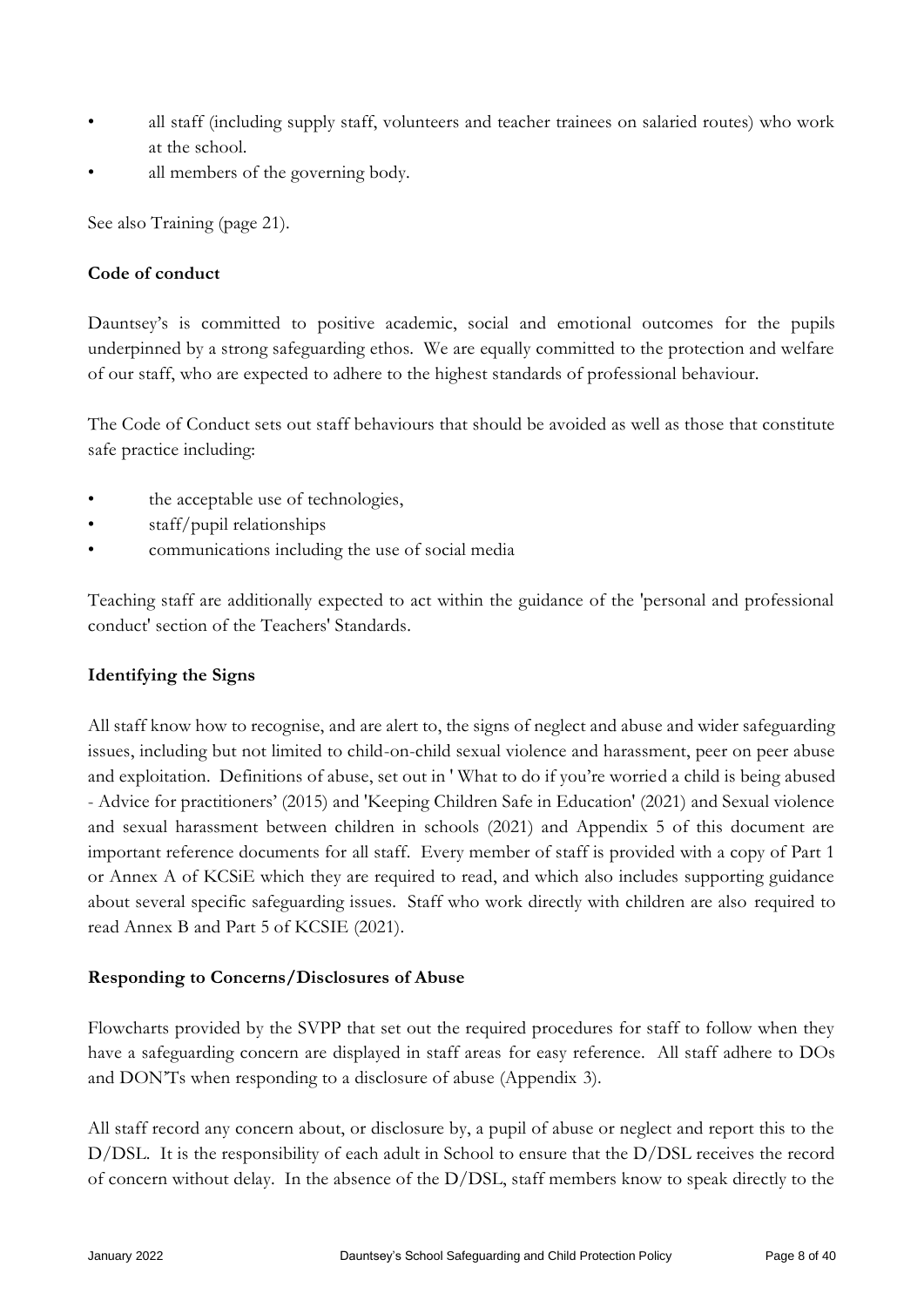MASH. Anyone can make a referral. Dauntsey's uses the safeguarding platform MyConcern and staff know how to report a concern on this platform.

The D/DSL will liaise with safeguarding partners and work with other agencies in line with Working Together (2020) and will refer to National Police Chief's Council guidance for schools to understand when they should consider calling the police.

The D/DSL will provide as much information as possible as part of the referral process. This will allow any assessment to consider all the available evidence and enable a contextual approach to address such harm.

In some circumstances, the D/DSL, or member of staff, seeks advice by ringing the MASH for advice. (Appendix 3)

During term time, the DSL or DDSLs are always available during School hours for staff to discuss any safeguarding concerns. Out of school hours and in the holidays, the DSL/DDSL can be contacted via email or mobile.

The voice of the child is central to the safeguarding practice and pupils are encouraged to express and have their views given due weight in all matters affecting them.

If concerns are raised or if there is an allegation of abuse or if a child is likely to suffer serious harm the DSL will report this to the MASH as soon as possible and within 24 hours of disclosure.

Should concerns be raised about a child in need the DSL will seek appropriate support from an external agency. Informal discussions with the MASH take place without names being given should the DSL require advice and guidance about the welfare of a child. Parental consent is not required to make a referral to statutory agencies.

# **Online Safety**

ICT Acceptable Use for Pupils Policy: <https://dauntseys.fireflycloud.net/resource.aspx?id=557431&officeint=on>

The Use and Abuse of Technology Policy: <https://dauntseys.fireflycloud.net/resource.aspx?id=554987&officeint=on>

The E-Safety Policy: <https://dauntseys.fireflycloud.net/resource.aspx?id=558847&officeint=on>

Online safety is a running and interrelated theme which is reflected in our policies and procedures. Children are taught about safeguarding, including online safety. Online safety is considered as part of our whole school safeguarding approach and wider staff training and curriculum planning. A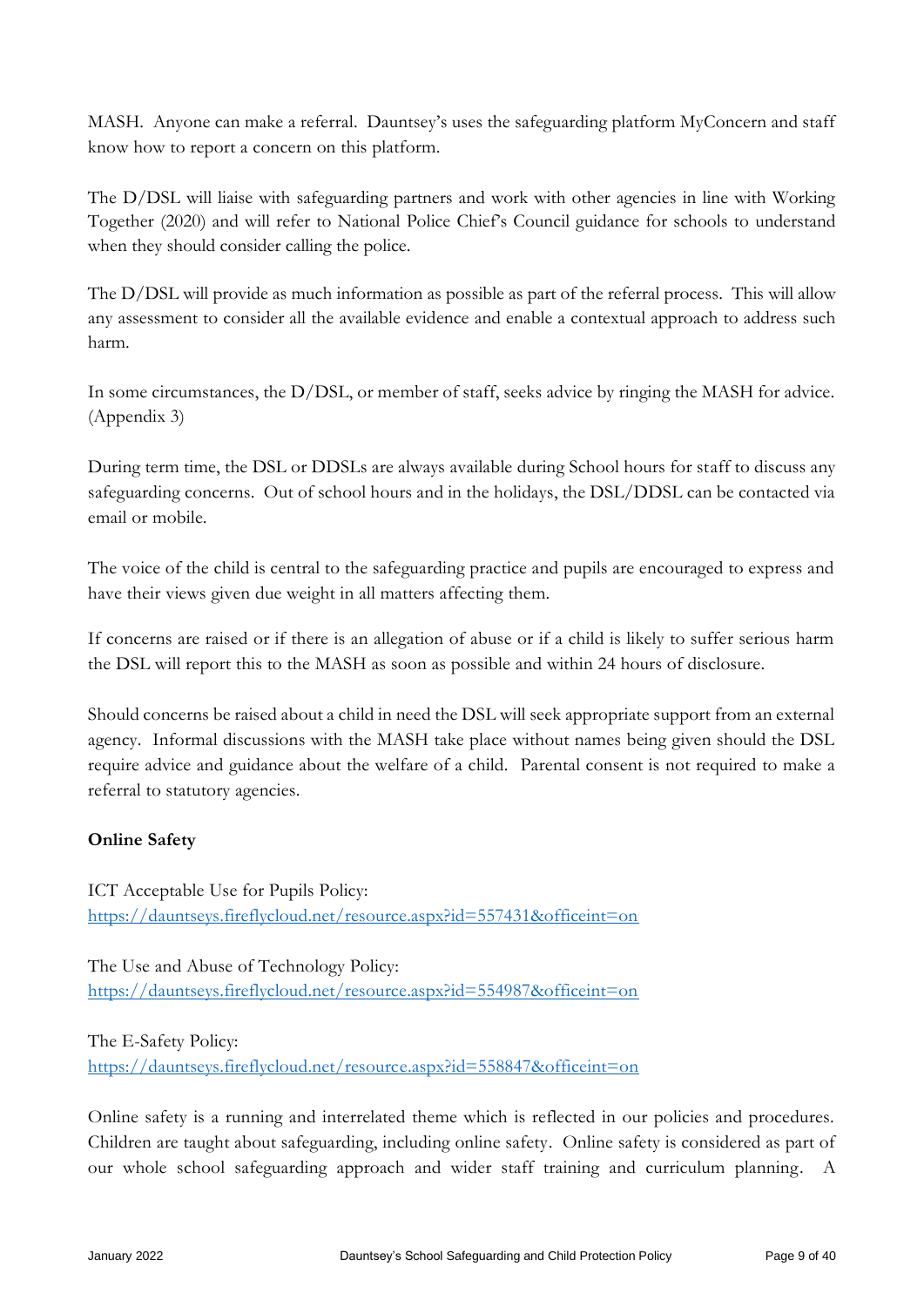personalised or contextualised approach is taken for more vulnerable children, victims of abuse and some children with SEND.

Dauntsey's acknowledges the fact that many children have unlimited and unrestricted access to the Internet via mobile phone networks, the school will follow its policy on the use of mobile and smart technology in school to safeguard children and will follow peer on peer abuse procedures and/or the policy and procedures to deal with the sharing of nudes and semi-nudes, when mobile phones are used by a child whilst in school to sexually harass their peers via their mobile and smart technology, share indecent images: consensually and non consensually (often via large group chat)], and view and share pornography and other harmful content.

# **Managing Concerns and Allegations Against Adults (including all staff, volunteers and contractors)**

Dauntsey's follows the procedure set out in the SVPP 'Allegations Against Adults' flowchart which is displayed in staff areas for easy reference and is included in Appendix 4. Where anyone in the School has a concern about the behaviour of an adult who works or volunteers at the School, including Governors and contractors, they must immediately consult the Headmaster, who will refer to the local authority Designated Officer for Allegations (DOFA).

Should the Headmaster be subject to allegation or suspicion the matter should be referred immediately to the Chair of Governors without notifying the Headmaster first.

Where there is a conflict of interest in reporting the matter to the Headmaster, the DOfA will be contacted directly.

All staff must remember that the welfare of a child is paramount and must not delay raising concerns for fear a report could jeopardise their colleague's career. Dauntsey's promotes an open and transparent culture in which all concerns about adults working in or on behalf of the school (including volunteers and contractors) are dealt with promptly and appropriately.

Any allegation of abuse will be dealt with in a fair and consistent way that provides effective protection for the child and at the same time supports the person who is the subject of the allegation.

In addition to the concern/ allegation management process, the school's DSL will also refer suspected abuse to the MASH as described in 'responding to a concern' (Page 8).

All members of staff and volunteers have read and signed to confirm that they have understood the schools staff code of conduct (the staff behaviour policy for safer working practice), all contractors are made aware of expectations of their behaviour.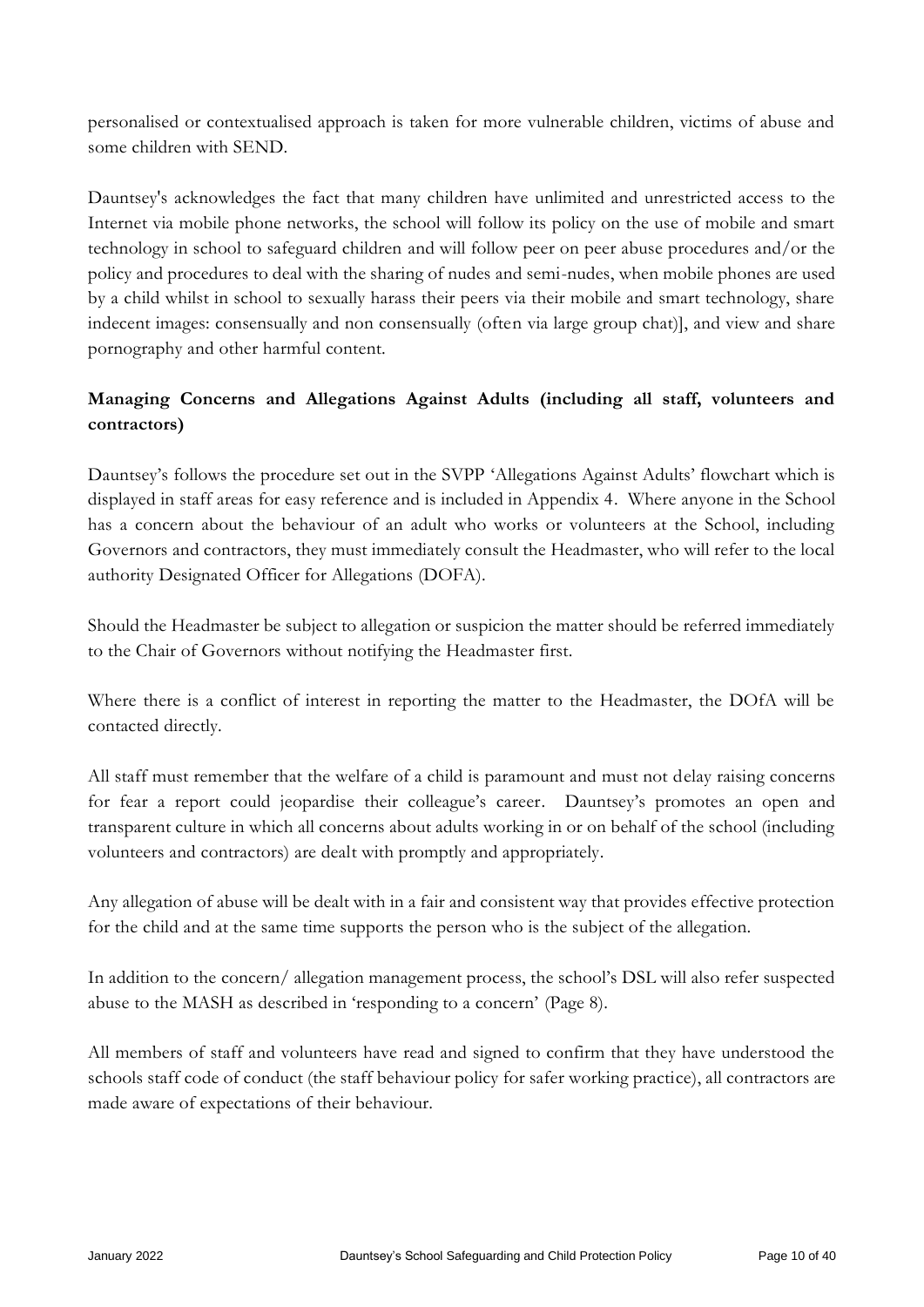Concerns and allegations reported relating to contractors will be notified to their employers for investigation and potential referral to the DOfA. Where an allegation relates to a member of supply staff provided by an agency, the agency should be fully involved.

Dauntsey's will appoint a 'case manager' to lead any investigation where the reported allegation does not meet the allegations/ threshold to consider a referral to the DOfA. This is the Headmaster or where the Headmaster is the subject of an allegation, the chair of governors.

Those wishing to voice concerns about safeguarding to the Headmaster rather than to the DSL should feel free to do so. What is important is that all information relating to safeguarding issues is passed on and not ignored.

Should circumstances be such that it is difficult for the member of staff or volunteer to contact the DSL or Deputy DSL, e.g. the member of staff/volunteer is accompanying pupils on a trip during School holidays, the member of staff should contact the appointed contact person at School and they will then contact either the DSL or the Headmaster.

If an allegation is made against the DSL the member of staff receiving the allegation must immediately inform the Headmaster. Should he be absent the allegation should be passed to the Chair of Governors.

It is the Headmaster's role to handle all allegations about staff.

Should the need arise anyone can make a referral to Children's Social Care and/or the police if necessary. Where a member of staff makes a referral directly, s/he should inform the DSL as soon as possible thereafter.

## **Managing low level concerns about adults**

Dauntsey's operates a 'low-level' concerns policy in accordance with KCSIE 2021. Low-level refers to behaviour that is: inconsistent with expectations set out in the staff code of conduct, including inappropriate conduct outside of work, and/ or does not meet the allegations threshold, or is otherwise not considered serious enough to consider a referral to the DOfA.

Reporting low-level concerns helps to create and embed a culture of openness, trust and transparency in which the school's values and expected behaviour are constantly lived, monitored and reinforced by all staff.

All low-level concerns will be reported to the Headmaster or DSL; low-level concerns about the Headmaster will be reported to the chair of governors.

Dauntsey's will: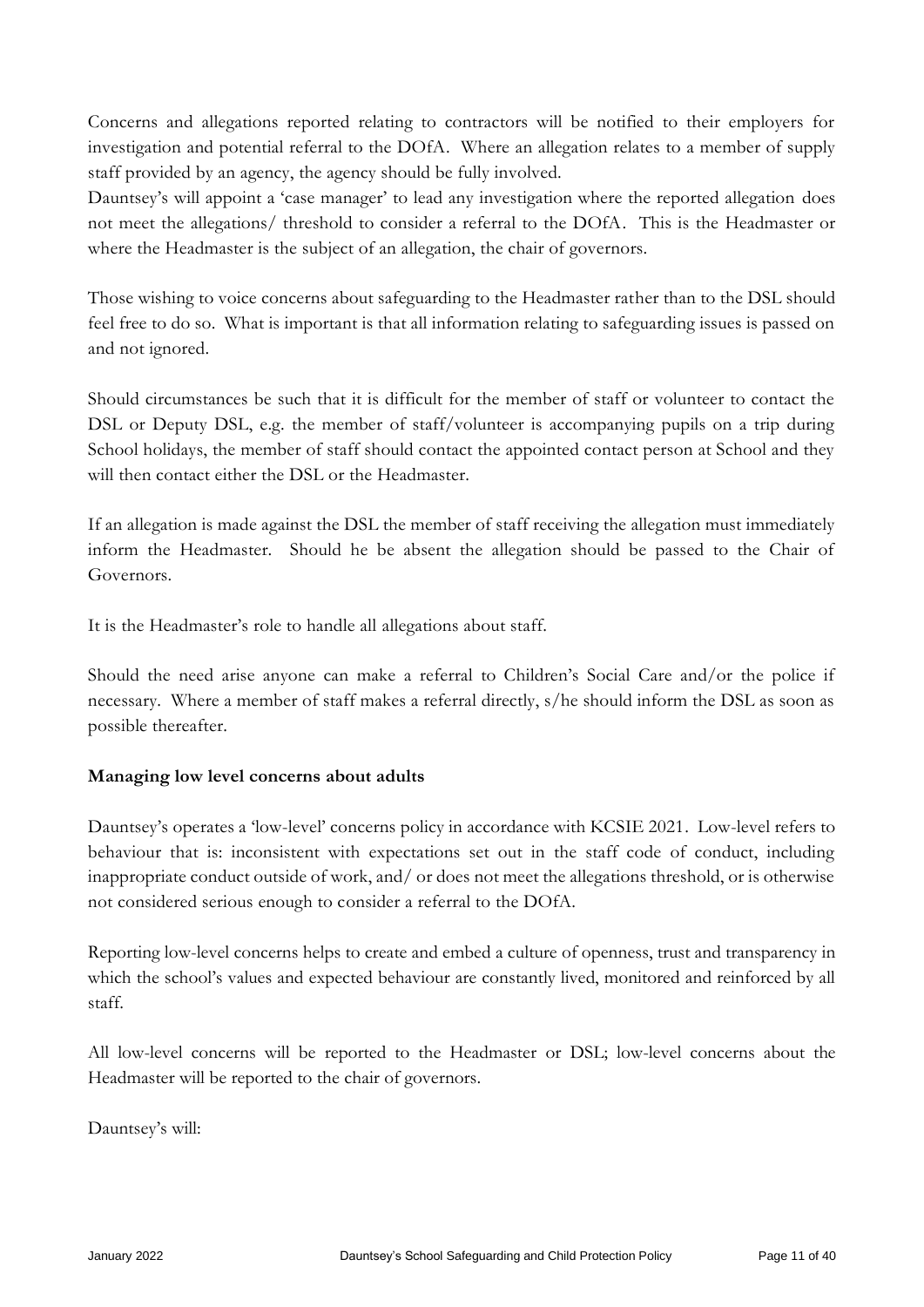- ensure all staff are clear about what appropriate behaviour is (as set out in the Code of Conduct), and are confident in distinguishing expected and appropriate behaviour from concerning, problematic or inappropriate behaviour, in themselves and others;
- empower staff to share any low-level safeguarding concerns;
- provide a responsive, sensitive and proportionate handling of such concerns when they are raised, for both the child/ren and the adult; and,
- respond to reports of low-level concerns in accordance with our HR conduct procedures by addressing unprofessional behaviour and support the individual to correct it at an early stage. If the concern has been raised via a third party, the Headmaster will collect as much evidence as possible by speaking:
	- o directly to the person who raised the concern, unless it has been raised anonymously;
	- o to the individual involved and any witnesses.

Reports about supply staff and contractors will be notified to their employers so that any potential patterns of inappropriate behaviour can be identified.

Staff are encouraged to self-refer where they have found themselves in a situation which could be misinterpreted, might appear compromising to others, and/or on reflection they believe they have behaved in such a way that they consider falls below the expected professional standards.

All low-level concerns will be recorded in writing, with details of the concern, the context in which it arose and action taken. The name of the person reporting should be noted respecting wishes to remain anonymous as far as reasonably possible. Records will be retained and reviewed to help recognise any weakness in the school safeguarding system so that potential patterns of concerning, problematic or inappropriate behaviour can be identified and responded to.

Please see Low Level Concern Recording Form at Appendix 7.

## **Whistleblowing**

All staff and pupils can raise concerns about poor or unsafe practice and potential failures in the School safeguarding regime. The whistleblowing procedures, as described in the Whistleblowing Policy and as reflected in staff training and the Staff Code of Conduct and shared with pupils are in place for such concerns to be raised with any member of the Senior Management Team (SMT).

If a staff member feels unable to raise an issue with SMT or feels that their genuine concerns are not being addressed, other whistleblowing channels are open to them:

- The NSPCC whistleblowing helpline Staff can call: 0800 028 0285 from 08:00 to 20:00, Monday to Friday, or email help@nspcc.org.uk.
- The Chair of Governors.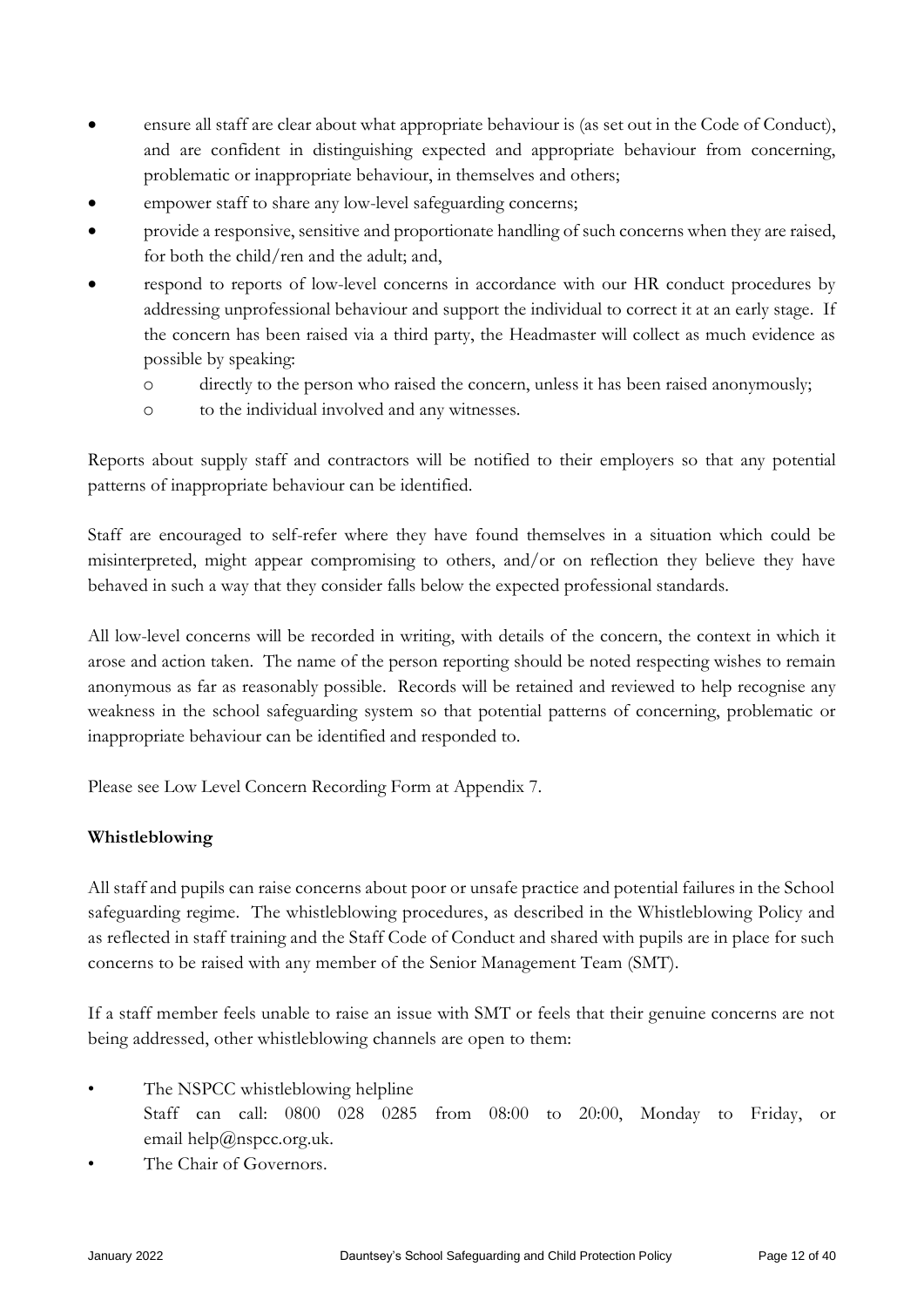## **Escalation of Concerns**

Effective working together depends on an open approach and honest relationships between colleagues and between agencies.

Staff must be confident and able to professionally disagree and challenge decision-making as an entirely legitimate activity; a part of our professional responsibility to promote the best safeguarding practice. Staff are encouraged to press for re-consideration if they believe a decision to act/not act in response to a concern raised about a child is wrong. In such cases the SVPP Case Resolution Protocol is used if necessary. <https://www.wiltshirescb.org.uk/news/wscb-case-resolution-protocol-18/>

If we are on the receiving end of a professional challenge, we see this as an opportunity to reflect on our decision making.

### **Record Keeping and Information Sharing**

The School:

- liaises with partner organisations to ensure any safeguarding records for learners are shared on transition:
	- by the setting/school/organisation previously attended by the child.
	- by our DSL when the child leaves our school.

For any child dual-registered with another school/setting/organisation, the school continues to be responsible for the safeguarding of the placed pupil thus the DSL will liaise regularly with the DSL at that base to ensure information is shared in the child's best interests. This includes contextual safeguarding information about relationships that young people form in their neighbourhoods, schools and online to enable assessment and intervention to happen within these extra-familial contexts.

- keeps clear and comprehensive written records of all pupil safeguarding and child protection concerns using MyConcern, with a body map, including how the concern was followed up and resolved as well as a note of any action taken, decisions reached and the outcome.
- ensures all pupil safeguarding and child protection records are kept securely in a locked location.
- ensures the records incorporate the wishes and views of the pupil.

The D/DSL acts in accordance with Information Sharing - Department for Education (DfE) (2018) and in line with the Wiltshire Council's Record Keeping Guidance which includes details about file retention.

Information about pupils at risk of harm is shared with members of staff on a "need to know" basis. The D/DSL makes a judgement in each case.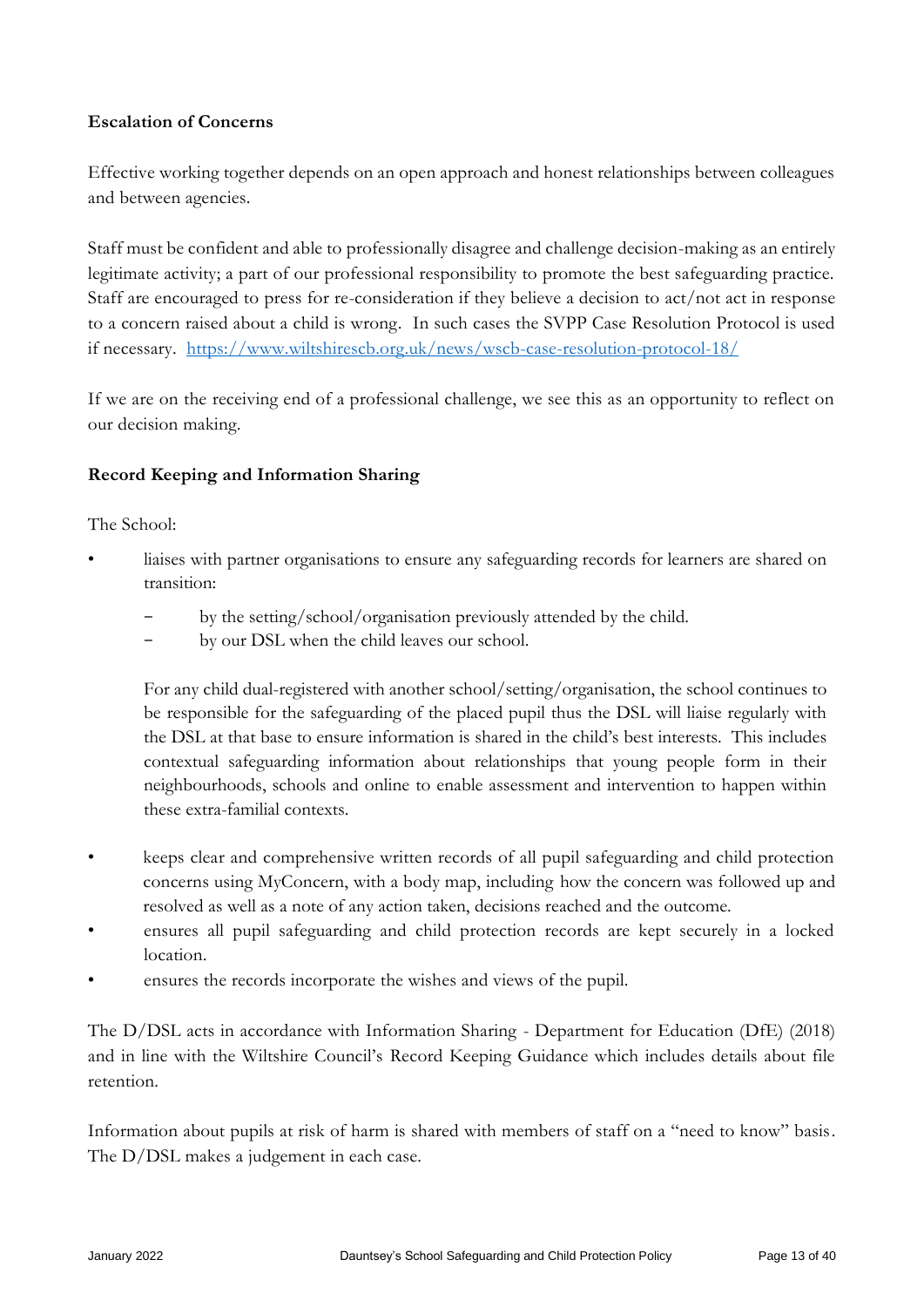The School is committed to work in partnership with parents and carers. In most situations, we will discuss initial concerns with them. However, the D/DSL will not share information where there are concerns that if so doing would:

- place a child at increased risk of significant harm
- place an adult at increased risk of serious harm
- prejudice the prevention, detection or prosecution of a serious crime
- lead to unjustified delay in making enquiries about allegations of significant harm to a child, or serious harm to an adult.

When we become aware that a pupil is being privately fostered, we remind the carer/parent of their legal duty to notify Wiltshire Children's Social Care. We follow this up by contacting Children's Social Care directly.

### **Visitors**

All visitors sign in and out using INVENTRY, wear a school ID badge and are provided with key safeguarding information including the contact details of safeguarding personnel in School.

Scheduled visitors in a professional role (e.g. fire officer, police, NSPCC staff) are asked to provide evidence of their role and employment details (usually an identity badge) upon arrival at School. Careful consideration is given to the suitability of any external organisations. School completes an assessment of the education value, the age appropriateness of what is going to be delivered by the scheduled visitor prior to booking a visit.

If the visit is unscheduled and the visitor is unknown to the School, we will contact the relevant organisation to verify the individual's identity, if necessary.

#### See also **Site Security and Visitor Access Policy**.

#### **Off-site Visits and Exchange Visits**

We carry out risk assessments prior to any off-site visit and designate the specific roles and responsibilities of each adult, whether employed or volunteers.

Where there are safeguarding concerns, or allegations that happen offsite, staff will follow the procedures described above and the SVPP flowcharts as appropriate.

Any adult over 18 in a host family will be subject to DBS checks. We work with partner schools abroad to ensure that similar assurances are undertaken prior to any overseas visit by our pupils.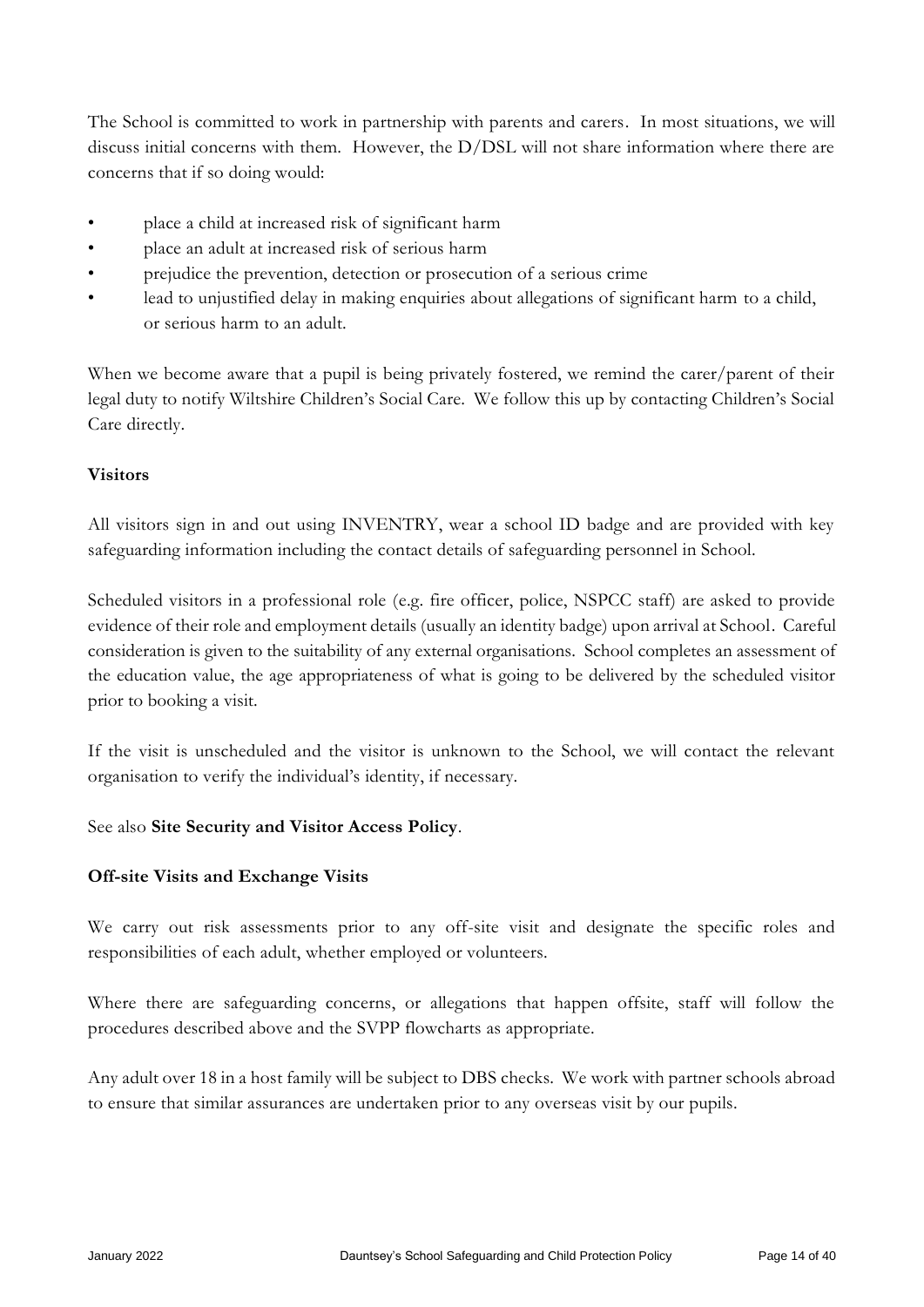# **Mandatory Procedures - Supporting children**

### **A culture of listening to children**

We have a whole school approach to listening to children and have systems in place which create an environment where children feel safe to share their concerns and worries and know they will be taken seriously. An alleged victim will never be made to feel like they are creating a problem for making a report. These systems operate with the best interests of the child at their heart.

Children can safely express their views and give feedback. The school's safeguarding team are clearly identifiable to our pupils. We regularly gather pupil voice via forums and surveys, this data informs our practice and policies.

### **Curriculum - teaching about safeguarding**

Our pupils access a broad and balanced curriculum that promotes their spiritual, moral, cultural, mental and physical development, and prepares them for the opportunities, responsibilities and experiences of life.

We provide opportunities for pupils to develop skills, concepts, attitudes and knowledge that promote their safety and well-being. The CC curriculum, incorporating Relationships, Sex and Health (RSHE) education specifically includes the following objectives:

- Developing pupil self-esteem and communication skills
- Developing strategies for self-protection such as online safety including when accessing remote learning
- Developing a sense of the boundaries between appropriate and inappropriate behaviour in adults and within peer relationships (positive relationships and consent)

## **Remote learning**

If the school is required to change the way provision to children is offered due to exceptional circumstances (e.g. during a pandemic lockdown, self-isolation), staff responsibilities to remain alert to the signs and risks of abuse to children will continue to apply. In such circumstances:

#### The DSL will:

• work closely with social care and partner agencies to support children in these circumstances and to identify children who may be at risk for the first time and/or benefit from additional support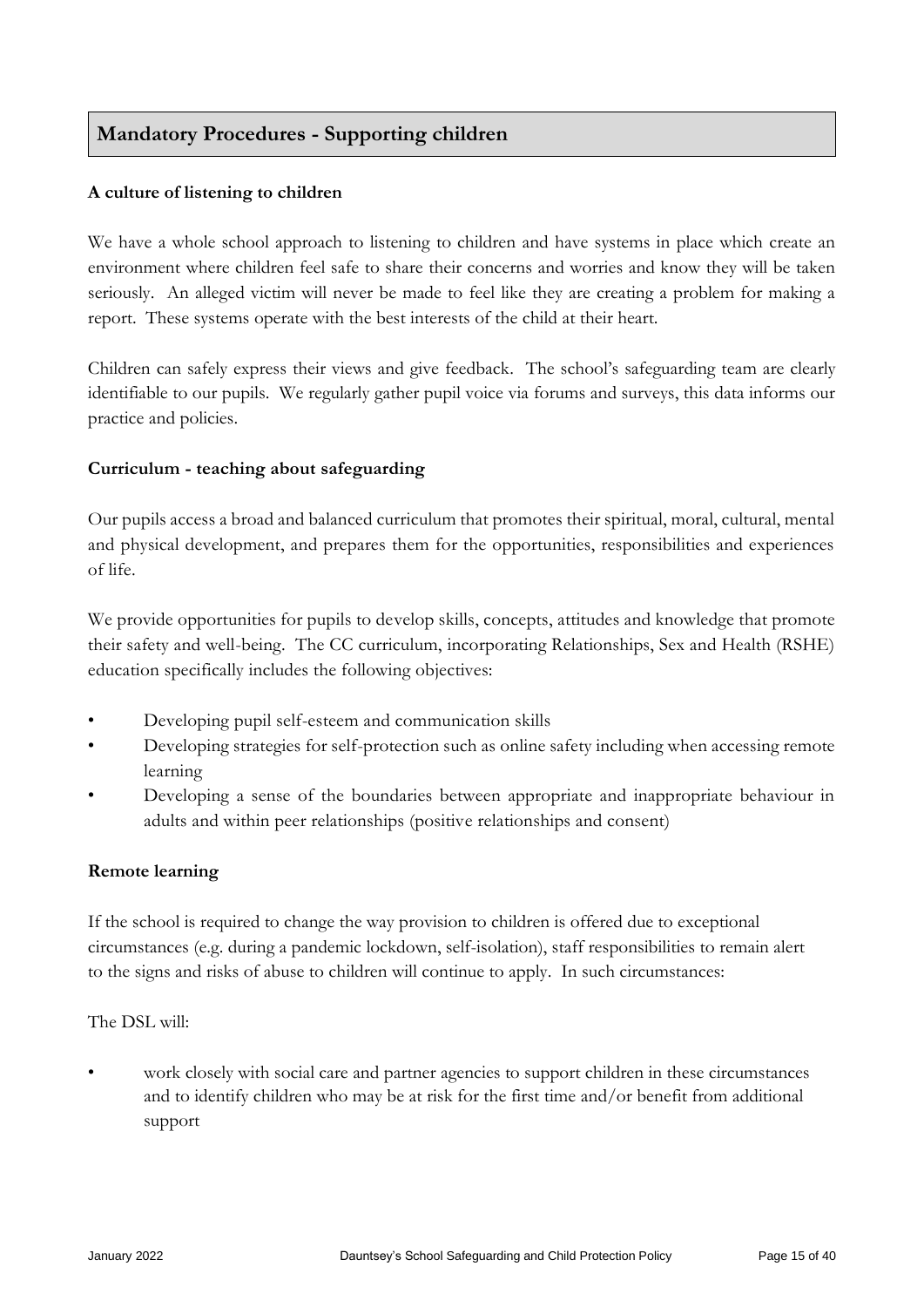- use specific local and national guidance about safeguarding in such circumstances to inform practice e.g. UK Safer internet centre guidance, DfE safeguarding and remote education and will ensure staff, children, and families are provided with written:
	- o amended DSL arrangements as required (names, location and contact details)
	- o temporary changes to procedures for working with children e.g. online.
	- o amended procedures for reporting concerns
	- o safeguarding training arrangements
	- o timescales for such changes so that all children, families and staff understand when such arrangements will end, and arrangements revert to those in place prior to the events leading to the need for the temporary changes.

We will ensure the curriculum we offer during such circumstances, continues to promote learners' spiritual, moral, cultural, mental and physical development.

## **Early help**

At Dauntsey's, all staff can identify children who may benefit from early help as a problem emerges and discuss this with the D/DSL. As soon as the criteria are met, we refer to Wiltshire Early Help Service to ensure intervention at the earliest possible stage.

The D/DSL uses:

- The guidance on the Wiltshire Pathway website and the Digital Assessment and Referral Tool as appropriate as part of a holistic assessment of the child's needs.
- The Multi-Agency Thresholds guidance for Safeguarding Children on the SVPP website about suitable action to take when a pupil has been identified as making inadequate progress or having an unmet need.
	- Liaises with Wiltshire SEND service
	- Various resources to identify and respond to harmful sexual behaviour

#### **Children with Special Education Needs and Disability (SEND) or physical health issues**

Pupils with additional needs or certain health conditions face an increased risk of abuse and neglect. Staff take extra care to interpret correctly apparent signs of abuse or neglect. We never assume that behaviour, mood or injury relates to the pupil's additional needs without further exploration. Staff understand that additional challenges can exist when recognising abuse and neglect in pupils with SEND, including communication barriers. Staff recognize that children with SEND are also at a higher risk of peer group isolation and can be disproportionately affected by bullying (including prejudicedbased bullying).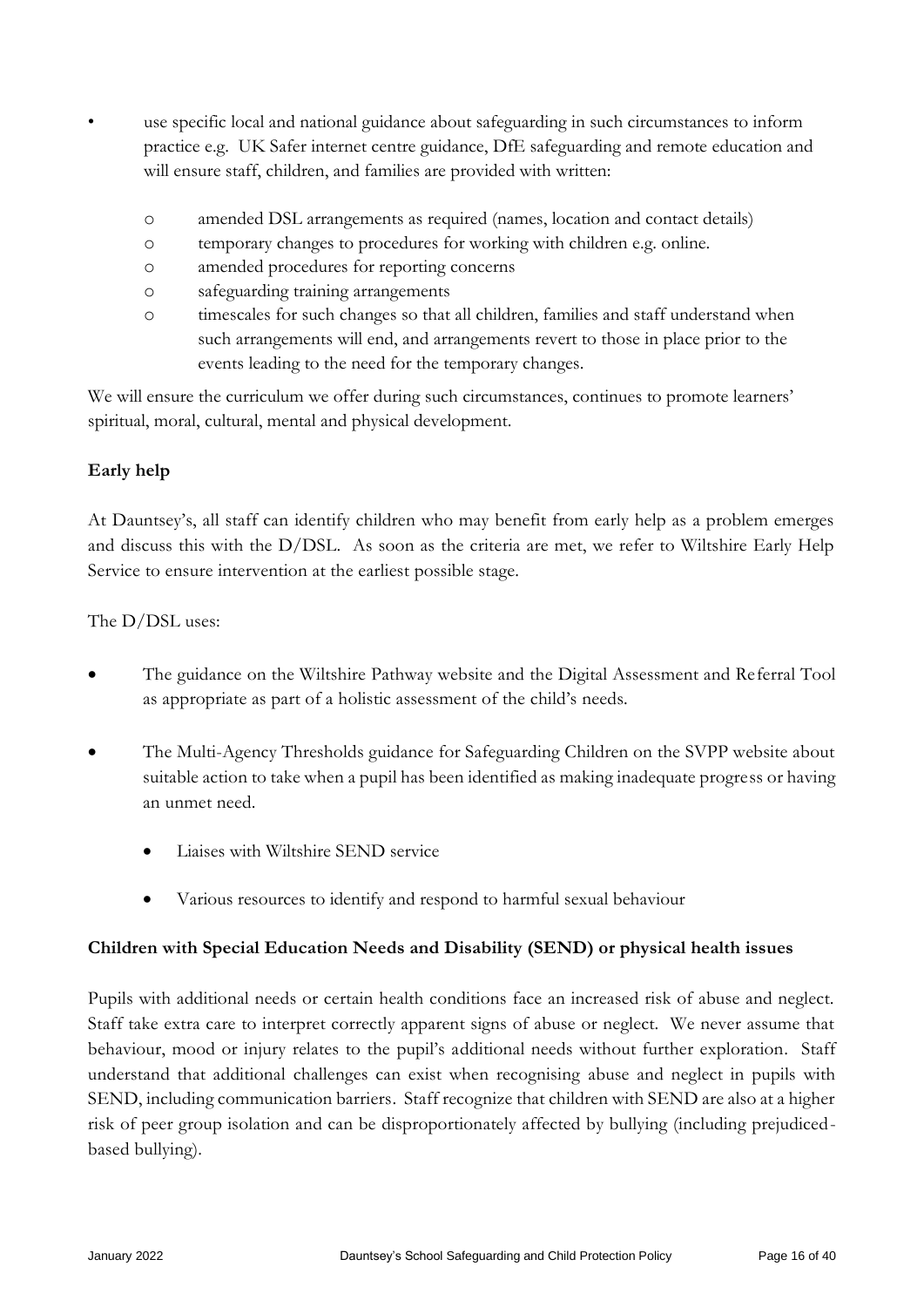To address those additional challenges, extra pastoral support is considered for children with SEND or physical health issues and they are also encouraged to discuss their concerns. The D/DSL works with the Special Educational Needs Co-ordinator (SENCo) to identify pupils with additional communication needs and whenever possible, these pupils are given the chance to express themselves to a member of staff with appropriate communication skills.

### **The use of 'reasonable force' in school**

There are circumstances when it is appropriate for staff to use reasonable force to safeguard children. The term 'reasonable force' covers the broad range of actions used by staff that involve a degree of physical contact to control or restrain children. This can range from guiding a child to safety by the arm, to more extreme circumstances such as breaking up a fight or where a young person needs to be restrained to prevent violence or injury. 'Reasonable' in these circumstances means 'using no more force than is needed'. The use of force may involve either passive physical contact, such as standing between pupils or blocking a pupil's path, or active physical contact such as leading a pupil by the arm out of the classroom. Dauntsey's follows DfE advice for schools is available a[t Use of Reasonable Force in Schools.](https://assets.publishing.service.gov.uk/government/uploads/system/uploads/attachment_data/file/444051/Use_of_reasonable_force_advice_Reviewed_July_2015.pdf)

All staff will follow our behaviour policy and all pupils are encouraged to follow these expectations to reduce the need for the need for 'use of reasonable force.' Staff will work in collaboration with pupils and parents/carers to plan positive, proactive behaviour support which may include support plans, referral to specialist agencies and agreeing actions to reduce the occurrence of challenging behaviour.

# **Mandatory Procedures – Specific forms of abuse and safeguarding issues**

## **Peer on Peer Abuse**

All of our pupils have a right to attend school and learn in a safe environment. All peer on peer abuse is unacceptable and will be taken seriously. In addition, we have a zero-tolerance approach and will respond to all reports and concerns of child on child sexual violence and sexual harassment, including those that have happened outside of the school, and/or online.

All staff will challenge abusive behaviour between peers. Staff recognise that while both boys and girls can abuse their peers, it is more likely that girls will be victims and boys instigators of such abuse. Peer on peer abuse is not tolerated, passed off as 'banter' or seen as 'part of growing up' or 'boys being boys' as this can lead to a culture of unacceptable behaviours and an unsafe environment.

Peer on peer abuse is likely to include but not limited to:

- bullying (including cyber bullying, prejudice-based and discriminatory bullying)
- abuse in intimate personal relationships between peers
- physical abuse which can include hitting, kicking, shaking, biting, hair pulling or otherwise causing physical harm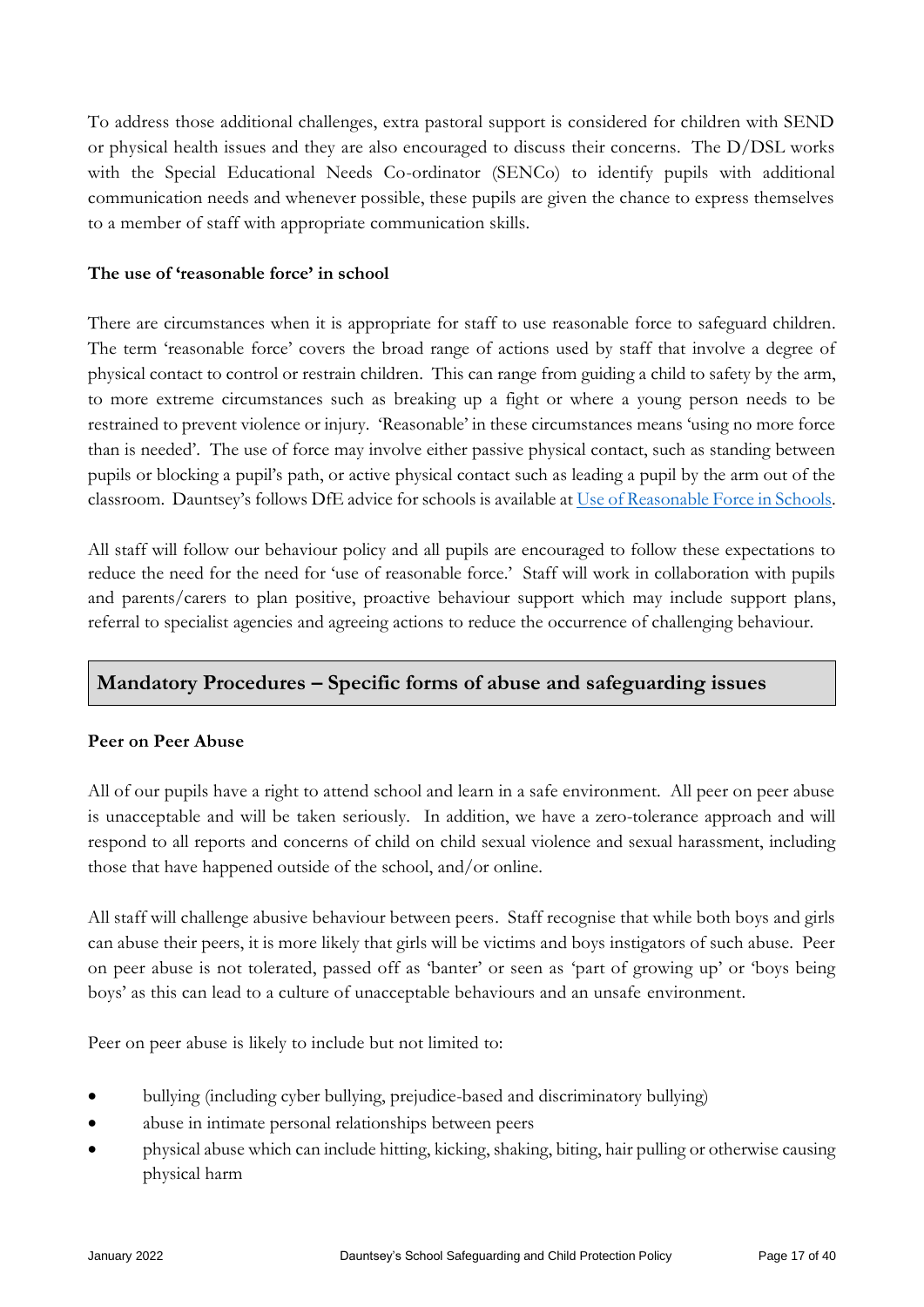- 'upskirting' or any picture taken under a person's clothing without their permission or them knowing to obtain sexual gratification or cause humiliation, distress or alarm.
- causing someone to engage in sexual activity without consent
- initiation/hazing type violence and rituals.
- consensual and non-consensual sharing of nudes and semi-nude images and/or videos (also known as sexting)
- sexual violence and sexual harassment between children, as defined by Sexual offences act 2003 which considers rape, assault by penetration and sexual assault, all types of sexual violence. Sexual violence and sexual harassment can be between two children, or a group of children and can occur online and offline.

Consequently, peer on peer abuse is dealt with as a safeguarding concern, recorded as such and not managed through the systems set out in Rules, Rewards and Sanctions.

Any pupil who may have been victimised and/or displayed such harmful behaviours along with any other child affected by peer on peer abuse will be supported through the School's pastoral system and the support will be regularly monitored and reviewed. Both the alleged victim and alleged perpetrator are treated as a safeguarding concern and support is provided by the school for both individuals.

We will address inappropriate behaviour (even if it appears to be relatively innocuous) as this can be an important intervention that may help prevent problematic, abusive and/or violent behaviour in the future.

We acknowledge that even if there are no reported cases of peer on peer abuse, such abuse may still be taking place and is simply not being reported. Staff maintain an attitude of 'it could happen here' where safeguarding is concerned.

We minimise the risk of peer-on-peer abuse by providing

- a relevant, effective curriculum, that helps children to develop their understanding of acceptable behaviours, healthy relationships and keeping themselves safe. The curriculum is updated to reflect changes in legislation and the mandatory teaching of Relationship Education, Relationship and Sex Education and Health Education.
- established/publicised systems for children to raise concerns with staff, knowing they will be listened to, supported and valued, and that the issues they raise will be taken seriously.
- training to all staff so they understand that peer on peer abuse can happen and are trained to be alert to any behaviours that could cause concern
- a clear procedure for all staff to report all incidents as a safeguarding concern to the school D/DSL.

The DSL will follow local and national guidance when there has been a report of sexual violence and harassment between children. This will include liaising with other professionals to develop robust risk assessments and appropriate specialist targeted work for pupils who are identified as posing a potential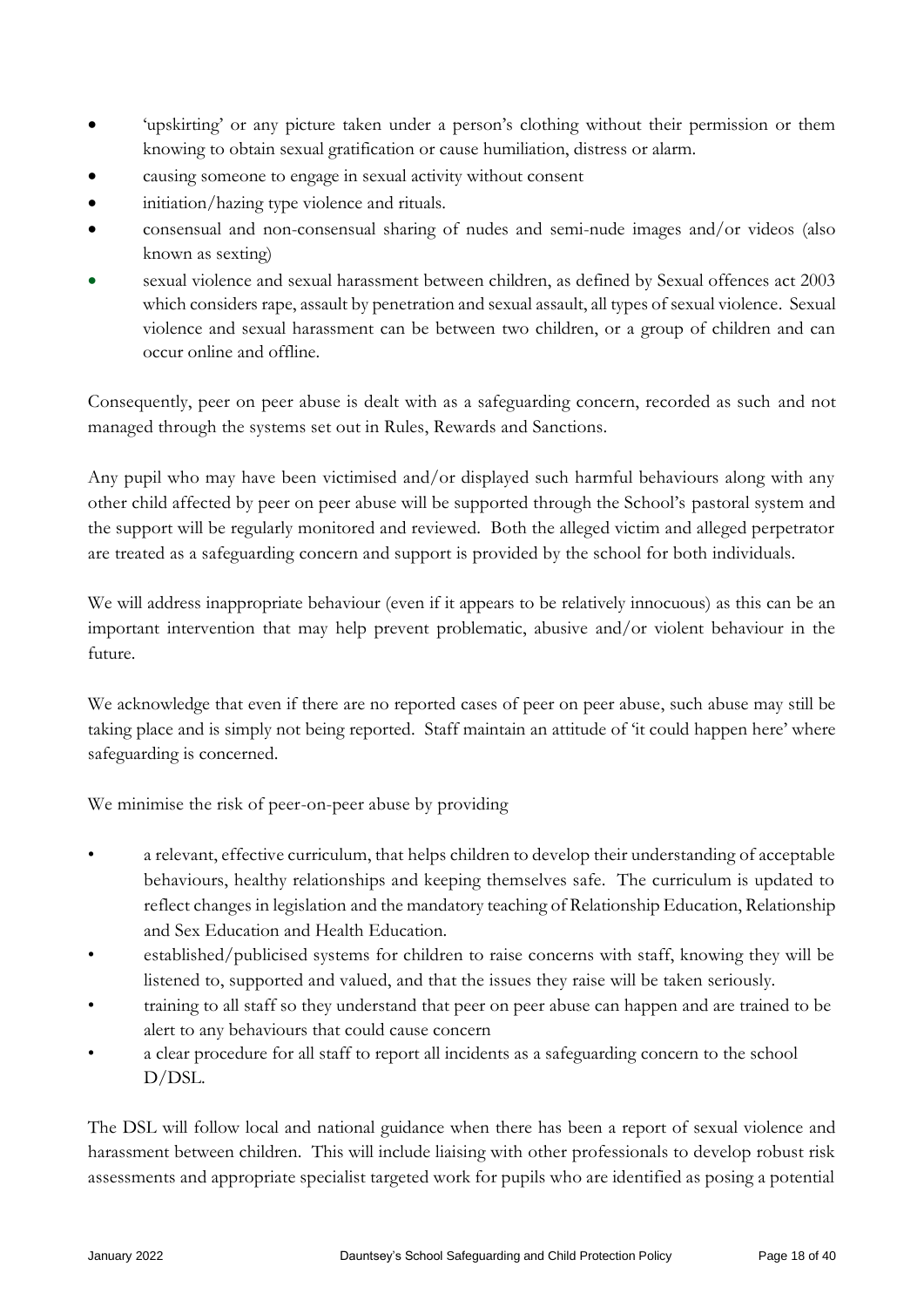risk to other children. This is done using a Contextual Safeguarding approach to ensure assessments consider risks posed by any wider factors present in a child's life.

The NSPCC has a dedicated helpline 0800 136 663 to provide children who are victims of sexual abuse in schools with appropriate support and advice. The helpline also provides support to parents and professionals.

Policy and Procedures on 'Peer on Peer' Abuse:

<https://dauntseys.fireflycloud.net/resource.aspx?id=557685&officeint=on>

Policy and Procedures to Deal with the Sharing of Nudes and Semi-Nudes:

<https://dauntseys.fireflycloud.net/resource.aspx?id=560108&officeint=on>

#### **Serious Violence**

We are committed to success in learning for all our pupils as one of the most powerful indicators in the prevention of youth crime.

Our curriculum includes teaching conflict resolution skills and understanding risky situations to help our children develop the social and emotional skills they need to thrive.

Staff are trained to recognise both the early warning signs of contextual risks and that pupils may be vulnerable to exploitation and getting involved in gangs as well as indicators that a pupil is involved in serious violent crime. They are also aware of the associated risks and know the measures put in place to minimise such risks.

## **Missing Children and Children Missing Education**

Staff report immediately to the D/DSL, if they know of any child who may be:

- Missing whereabouts unknown or
- Missing education (compulsory school age (5-16) with no school place and not electively home educated)

The designated teacher for LAC discusses any unauthorised/unexplained absence of Looked After Children with Virtual School when required.

The DSL shares any unauthorised absence of children who have an allocated social worker within 24 hours.

Children who do not attend school regularly can be at increased risk of abuse and neglect. Where there is unauthorised/unexplained absence, and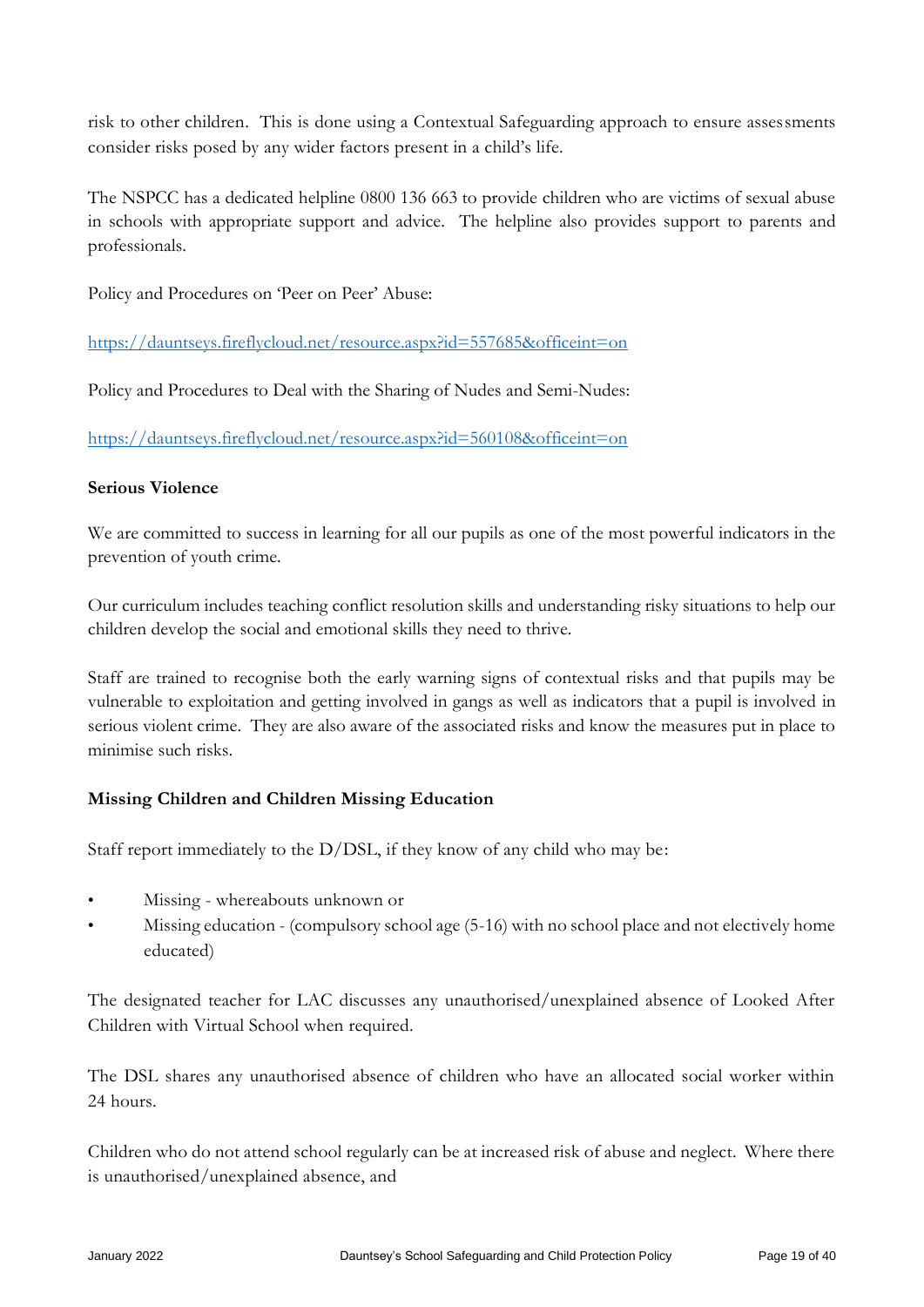- after reasonable attempts have been made to contact the family without success, the DSL follows the SVPP procedure and refers to the MASH team as appropriate.
- there are no known welfare concerns about a pupil, we follow our procedures for unauthorised absence and report concerns to the Education Welfare Service.

# **Mental Health**

All staff are aware that mental health problems can be an indicator that a child has suffered or is at risk of suffering abuse, neglect or exploitation. Only appropriately trained professionals should attempt to make a diagnosis of a mental health problem. Staff however, are well-placed to observe children day-today and identify those whose behaviour suggests that they may be experiencing a mental health problem or be at risk of developing one. Where children have suffered abuse and neglect, or other potentially traumatic adverse childhood experiences, this can have a lasting impact throughout childhood, adolescence and into adulthood. It is key that staff are aware of how these children's experiences, can impact on their mental health, behaviour and education.

If staff have a mental health concern about a child that is also a safeguarding concern, immediate action should be taken, following the procedures in the Safeguarding Policy and speaking to the DSL or a DDSL.

More information can be found in the mental health and behaviour in schools guidance: <https://www.gov.uk/government/publications/mental-health-and-behaviour-in-schools--2>

## **Preventing Radicalisation**

Protecting children from the risk of radicalisation is seen as part the School's wider safeguarding duties and is similar in nature to protecting pupils from other forms of harm and abuse.

Staff use their judgement in identifying pupils who might be at risk of radicalisation and speak to the D/DSL if they are concerned about a pupil. The D/DSL will always act proportionately, and this may include making a Prevent referral to the Channel support programme or to the MASH.

## **Female Genital Mutilation (FGM)**

FGM is illegal in the UK and a form of child abuse with long-lasting harmful consequences.

Staff will inform the D/DSL immediately if they suspect a girl is at risk of FGM.

Where an act of FGM appears to have been carried out, the case will be reported to the police by the member of staff who discovers it, as required by law. The number to call is 101.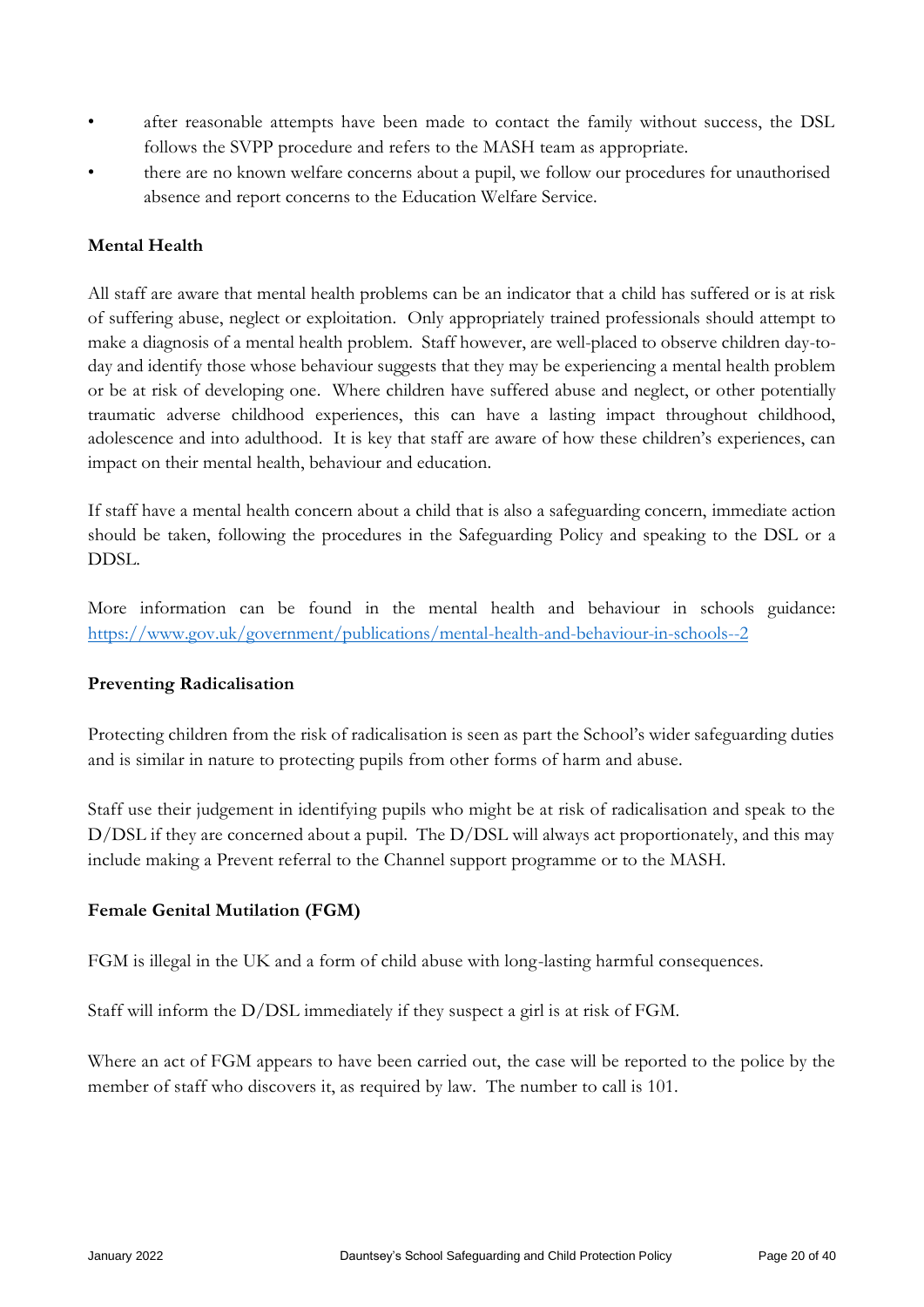#### **Domestic Abuse**

Staff understand that domestic abuse is any incident or pattern of incidents of controlling, coercive, threatening behaviour, violence or abuse between those aged 16 or over who are, or have been, intimate partners or family members regardless of gender or sexuality. The abuse can encompass but is not limited to: psychological; physical; sexual; financial; and emotional harm.

The DSL liaises with partner agencies as part of 'Encompass' in Wiltshire. When police are called to an incident of domestic abuse, where there are children in the household who have experienced the domestic incident, the DSL ensures the organisation receives up to date relevant information about the child's circumstances and will ensure key staff provide emotional and practical support to the child according to their needs.

# **Staff training**

All members of staff, volunteers and Governors have read, signed and understood the school's Code of Conduct.

The School ensures that training attended meets the minimum standards set out by SVPP in the document 'SVPP recommended minimum standards for child protection training'.

## **Induction**

The welfare of all the pupils is of paramount importance. All staff, including volunteers, are informed of our safeguarding procedures including online safety during induction. Induction covers the school's Safeguarding and Child Protection policy, the Policy and Procedures to deal with peer-on-peer abuse, pupil behaviour policy (Rules, Rewards and Sanctions), procedures for children missing education, staff code of conduct (including guidance on relationships and use of social media), the whistle blowing policy, reporting and recording arrangements, and the identities and contact details of the DSL and DDSLs. New staff receive a copy of the Safeguarding and Child Protection Policy, KCSiE Part One, KCSiE Annex B and access to all related policies as outlined on Page 4. The induction also includes:

- Plan of support for individuals appropriate to the role for which they have been hired
- Confirmation of the conduct expected of staff within the School our staff Code of Conduct
- Opportunities for a new member of staff to discuss any issues or concerns about their role or responsibilities
- Confirmation of the line management/mentor process whereby any general concerns or issues about the person's ability or suitability will be addressed.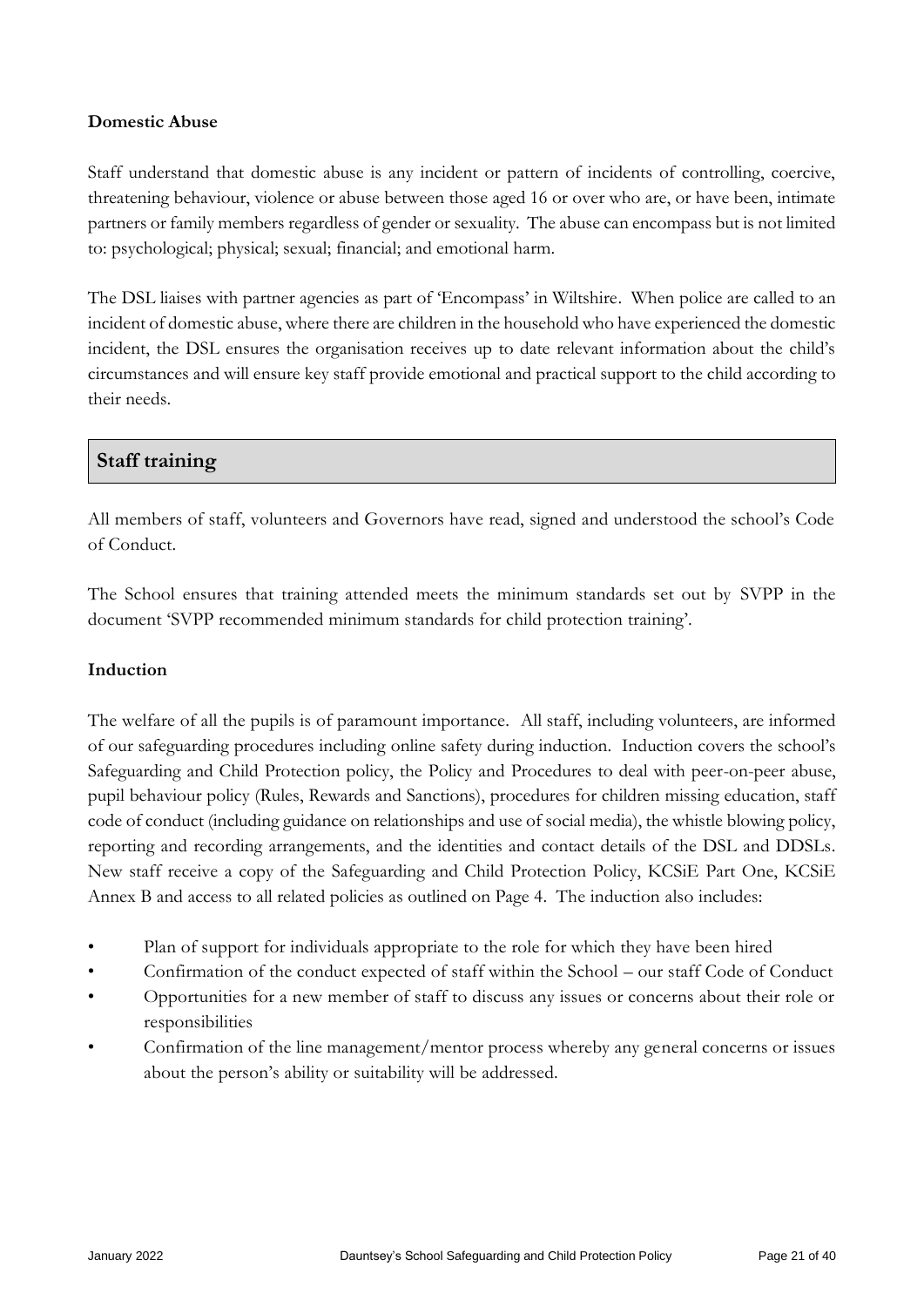### **Safeguarding Training**

This training is for all staff and is updated every 3 years as a minimum, to ensure staff understand their role in safeguarding. Any member of staff not present at this whole school session will receive this statutory training requirement on their return.

In addition, all staff members receive safeguarding and child protection updates (for example, via email, e-bulletins, staff meetings) as necessary and at least annually. All staff also receive training in online safety; and this is updated as necessary.

All staff are trained to manage a report of peer on peer sexual violence and sexual harassment. <https://dauntseys.fireflycloud.net/resource.aspx?id=557601&officeint=on> School Prefects receive Safeguarding training before taking up their roles.

#### **Advanced Training**

The D/DSL has additional multi agency training which is updated every two years as a minimum. The D/DSL also attend multi-agency courses relevant to school needs. Their knowledge and skills are refreshed at least annually e.g.: via e-bulletins or safeguarding fora with other D/DSLs.

### **Safer Recruitment**

At least one person on any appointment panel has undertaken Safer Recruitment Training. This training is updated every five years as a minimum.

#### **Preventing Radicalisation**

All staff receive Prevent awareness training.

#### **Staff Support**

Due to the demanding, often distressing nature of child protection work, we support staff by providing an opportunity to talk through the challenges of this aspect of their role with a member of SMT and to seek further support as appropriate.

#### **Governors**

Governors undertake the School's Governors' Induction programme and have online safeguarding training and updates. They may choose to complete face to face training for governors provided by Wiltshire Council or other external courses. In addition, governors may choose to attend whole school safeguarding and child protection training.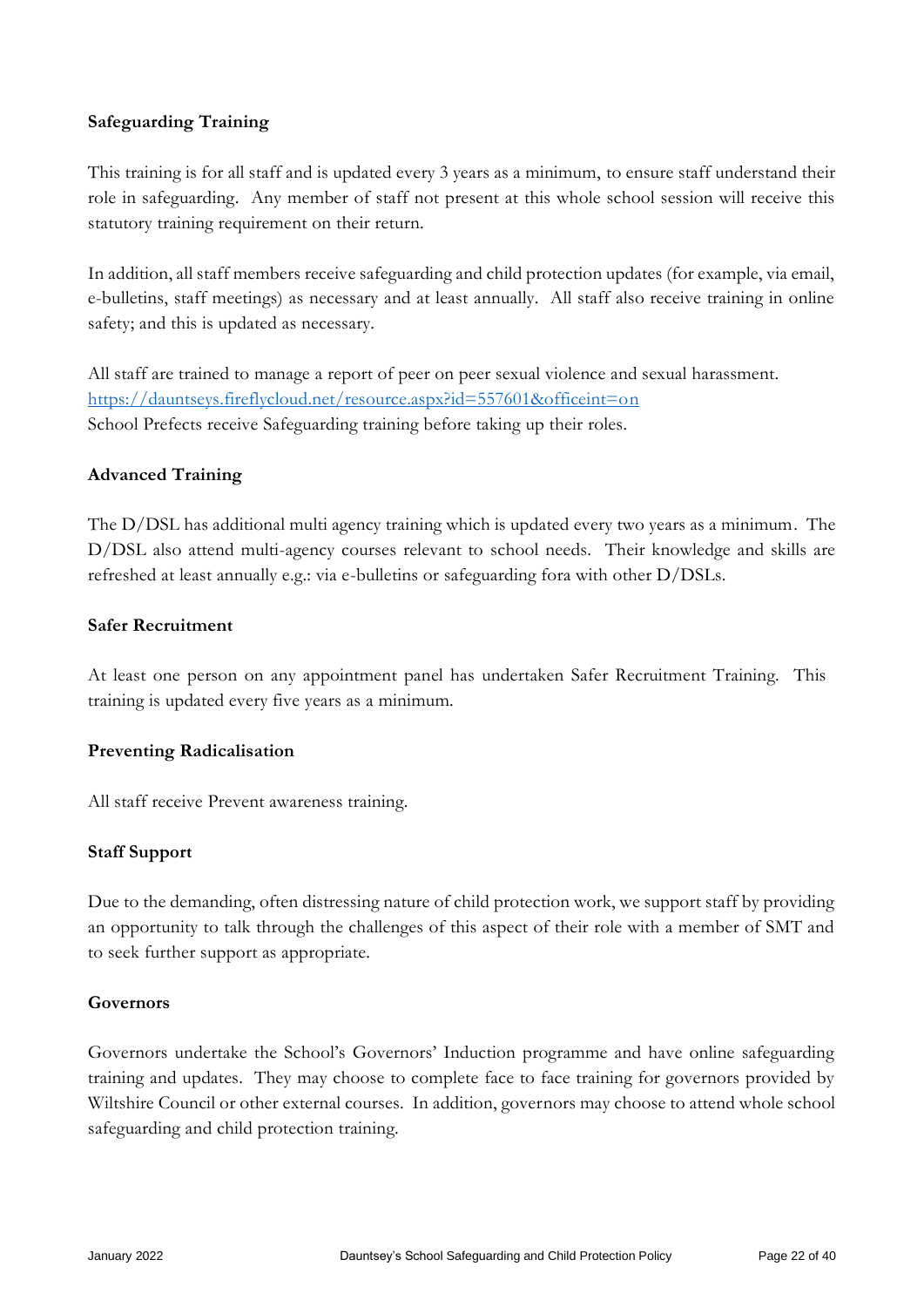# **Appendix 1**

# **Related Legislation and Key Documents**

**Children Act 1989** (and 2004 update): The Children Act 1989 gives every child the right to protection from abuse and exploitation and the right to have enquires made to safeguard his or her welfare. The Act place duties on a number of agencies, including schools, to assist Social Services departments acting on behalf of children and young people in need (s17) or enquiring into allegations of child abuse (s47).

**Education Act 2002** - This requires schools to make arrangements to safeguard and promote the welfare of children and to have regard to guidance issued by the Secretary of State for Education.

**Sexual Offences Act 2003** - This act sets out an offence of 'abuse of trust' - a sexual or otherwise inappropriate relationship between an adult who is responsible for young people and a young person in his/her care.

**Information Sharing - Department for Education (DfE) Advice for practitioners providing safeguarding services to children, young people, parents and carers 2015.** This advice is for all frontline practitioners and senior managers working with children, young people, parents and carers who have to make decisions about sharing personal information on a case by case basis.

**Counter-Terrorism and Security Act 2015 (the CTSA 2015),** section 26 requires all schools, in the exercise of their functions, to have "due regard to the need to prevent people from being drawn into terrorism". This duty is known as the Prevent duty.

**Mental Health and Behaviour in Schools (2018)** advice to help schools to support pupils whose mental health problems manifest themselves in behaviour. It is also intended to be helpful to staff in alternative provision settings, although some of the legislation mentioned will only apply to those alternative provision settings that are legally classified as schools.

**The Safeguarding Vulnerable Groups Act (2006)** Section 53(3) and (4) of the applies to schools if they broker student accommodation with host families for which the host family receives a payment from a third party, such as a language school. At a future date, the regulated activity provider will have a duty to carry out a barred list check on any new carer - section 34ZA Safeguarding Vulnerable Groups Act 2006.

**The Teachers' Standards (2013)** set a clear baseline of expectations for the professional practice and conduct of teachers and define the minimum level of practice expected of teachers in England.

**Children Missing Education (2016)** Statutory guidance for local authorities and advice for other groups on helping children who are missing education get back into it.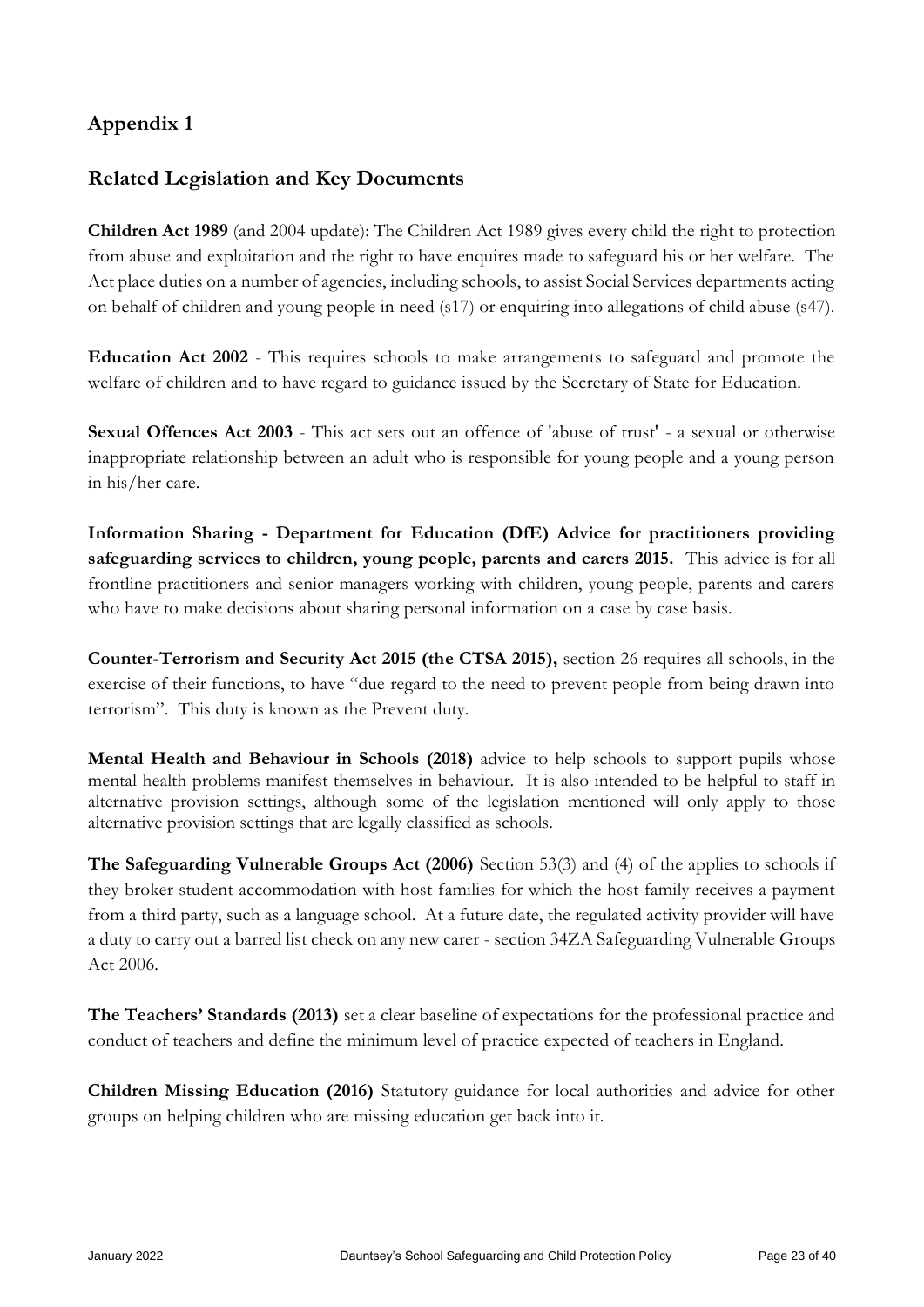**Sexual violence and sexual harassment between children in schools and colleges (2021)** Advice for schools and colleges on how to prevent and respond to reports of sexual violence and harassment between children.

**Preventing and Tackling Bullying (2017)** Advice for schools on effectively preventing and tackling bullying.

**Behaviour and Discipline in Schools (2016)** Advice for headteachers and school staff on developing school behaviour policy, including an overview of their powers and duties.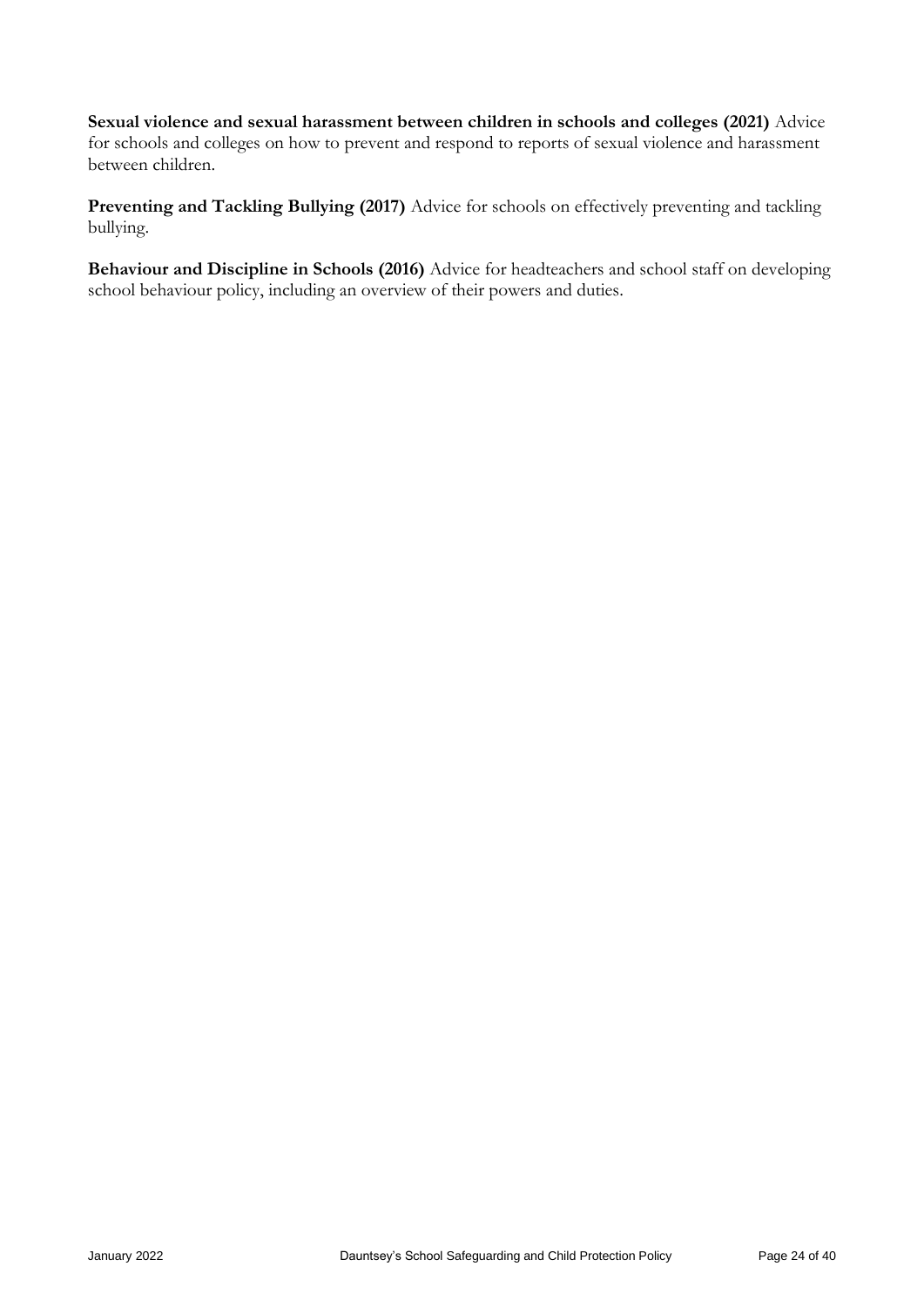# **DOs and DON'Ts**

# **when responding to a disclosure of abuse**

# **DO:**

- **create a safe environment by offering** the child a private and safe place if possible.
- **stay calm** and reassure the child and stress that he/she is not to blame.
- **tell** the child that you know how difficult it must have been to confide in you.
- **listen carefully.**
- use the **'tell me', 'explain', 'describe'** and/or mirroring strategy.
- **tell** the child what you are going to do next.
- **tell only the Designated or Deputy Safeguarding Lead.**
- **record** in detail on MyConcern without delay, using the child's own words where possible. Include the body map when necessary.

# **DO NOT:**

- take photographs of any injuries.
- postpone or delay the opportunity for the pupil to talk.
- take notes while the pupil is speaking.
- ask the pupil to write an account.
- interview the pupil and try to investigate the allegation yourself.
- ask another adult to witness the disclosure.
- promise confidentiality e.g. say you will keep 'the secret'.
- approach or inform the alleged abuser.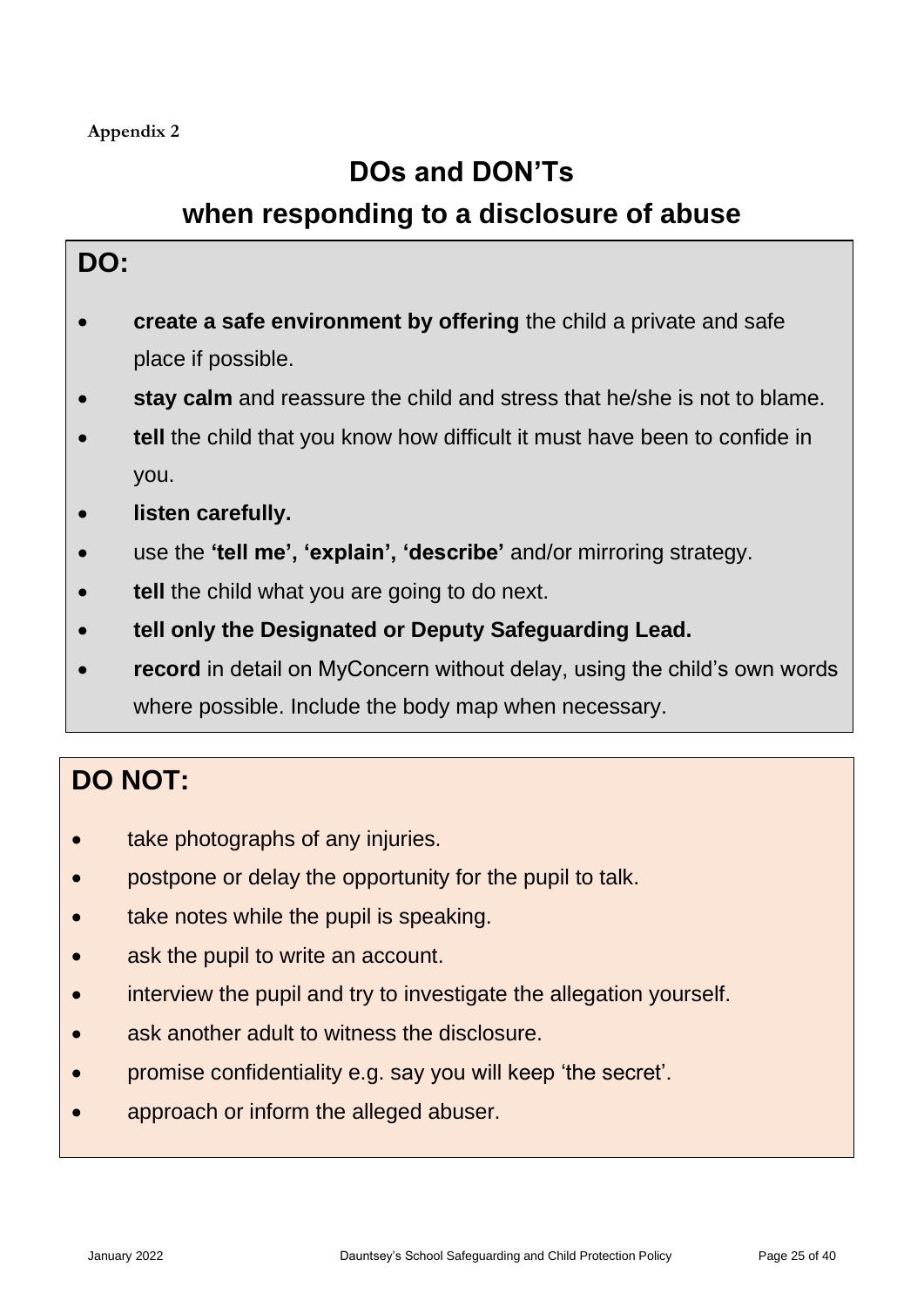#### What to do if you are worried a child is being abused or neglected



for staff, volunteers and visitors in all agencies and settings



3. Provide feedback decision to referrer (e.g. further assessment including: strategy discussion/child protection enquiries; no further action required for children's social care and early help assessment/CAF recommended; referral to other agency for service provision).

This flowchart is intended for use as a brief guide. Refer to the DfE Guidance What to do if you are worried a child is being abused for more information, definitions and possible indicators of abuse (including child sexual exploitation).

SVPP website: www.wiltshirescb.org.uk

Reviewed: September 2020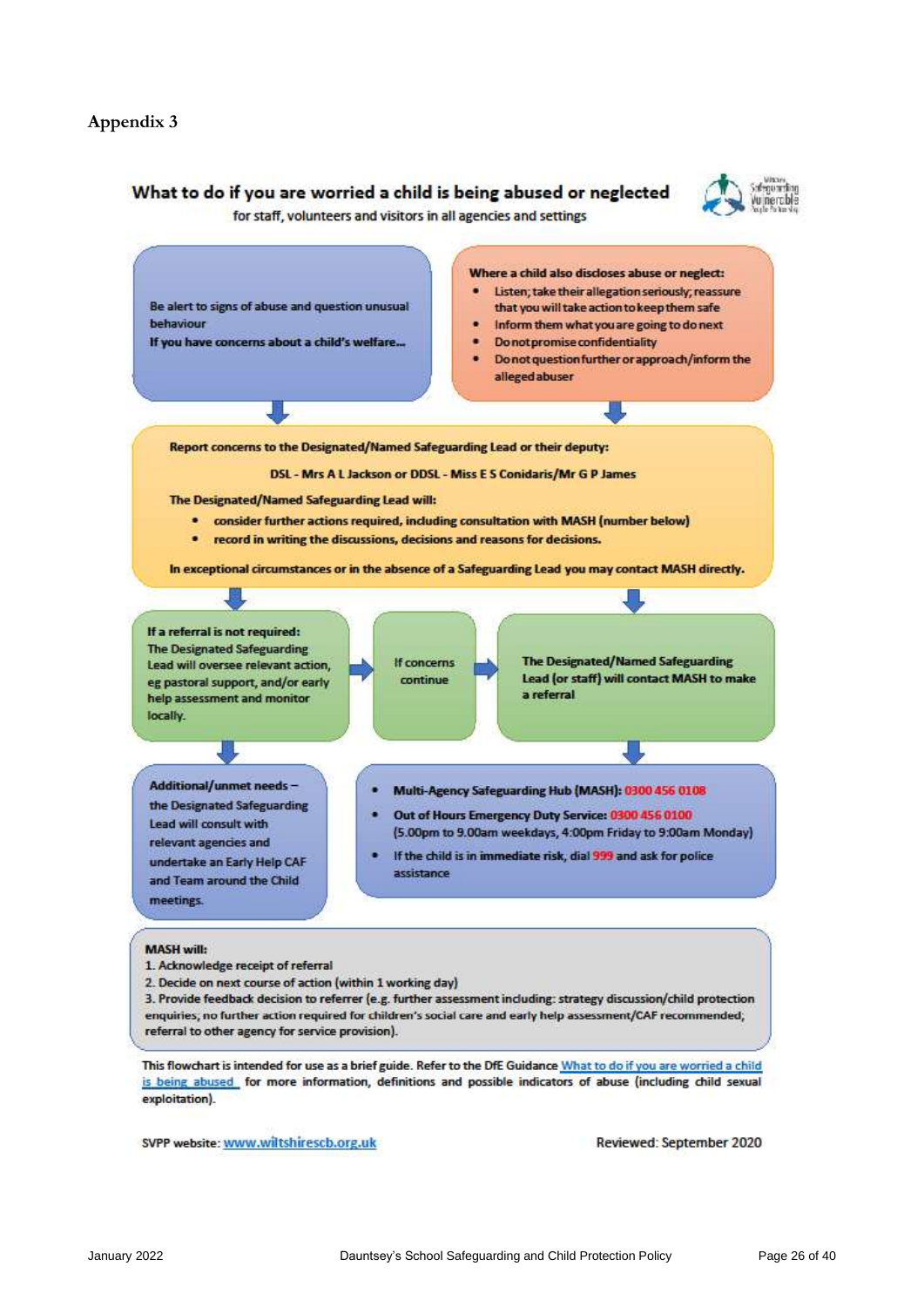#### **Appendix 4**

### Allegations against adults in education settings: risk of harm to children (including schools, early years and alternative provision settings)



If you become aware that a member of staff/volunteer/supply or bank staff MAY have:

- Behaved in a way that has harmed a child, or may have harmed a child:
- Committed a criminal offence against or related to achild or
- Behaved towards a child or children in a way that indicates they may pose a risk of harm to a child
- Behaved or may have behaved in a way that indicates they may not be suitable to work with children

Where a child also discloses abuse or neglect by a member of staff, volunteer or supply/bank staff:

- Listen; take their allegation seriously; reassure that you will take action to keep them safe
- Inform them what you are going to do next
- **Donot promise confidentiality**
- Do not question further or approach/inform the alleged abuser

Report immediately to the person in charge: Head Master - Mr M J Lascelles E.g. headteacher, principal, manager

Any concern or allegation against the person in charge will be reported to: **Chair of Governors - Mrs L Walsh Waring** 

E.g. chair of governor, owner, chair of committee, nominated trustee

Unless there is clear evidence to prove that the allegation is incorrect, the person to whom the allegation was reported must:

Report the allegation within one working day to the Designated Officer for Allegations (DOfA)

- Contact the Multi-Agency Safeguarding Hub (MASH): 0300 456 0108 and select Option 3 then
- Option 4 Or email dofaservice@wiltshire.gov.uk
- Out of Hours Emergency Duty Service: 0300 456 0100 (5.00pm to 9.00am weekdays, 4:00pm Friday to 9:00am Monday)

#### The DOfA will:

- 1. Consider the relevant facts and concerns regarding the adult and child or children, including any previous history
- 2. Decide on next course of action usually straight away, sometimes after further consultation with other multi-agency parties such as the Police and HR.

If the allegation threshold is NOT met, the DOfA will agree an appropriate response e.g. for your setting to undertake further enquiries or an internal investigation.

If the allegation threshold is met a strategy meeting will normally be held. Normally a senior manager/safeguarding lead, the DOfA, HR, Police and social care are invited to attend. Relevant information is shared, risks to children are considered and appropriate action agreed e.g. child protection and other enquiries, disciplinary measures or criminal proceedings. A record of the meeting will be made, and regular reviews will take place until a conclusion is

Reviewed: September 2020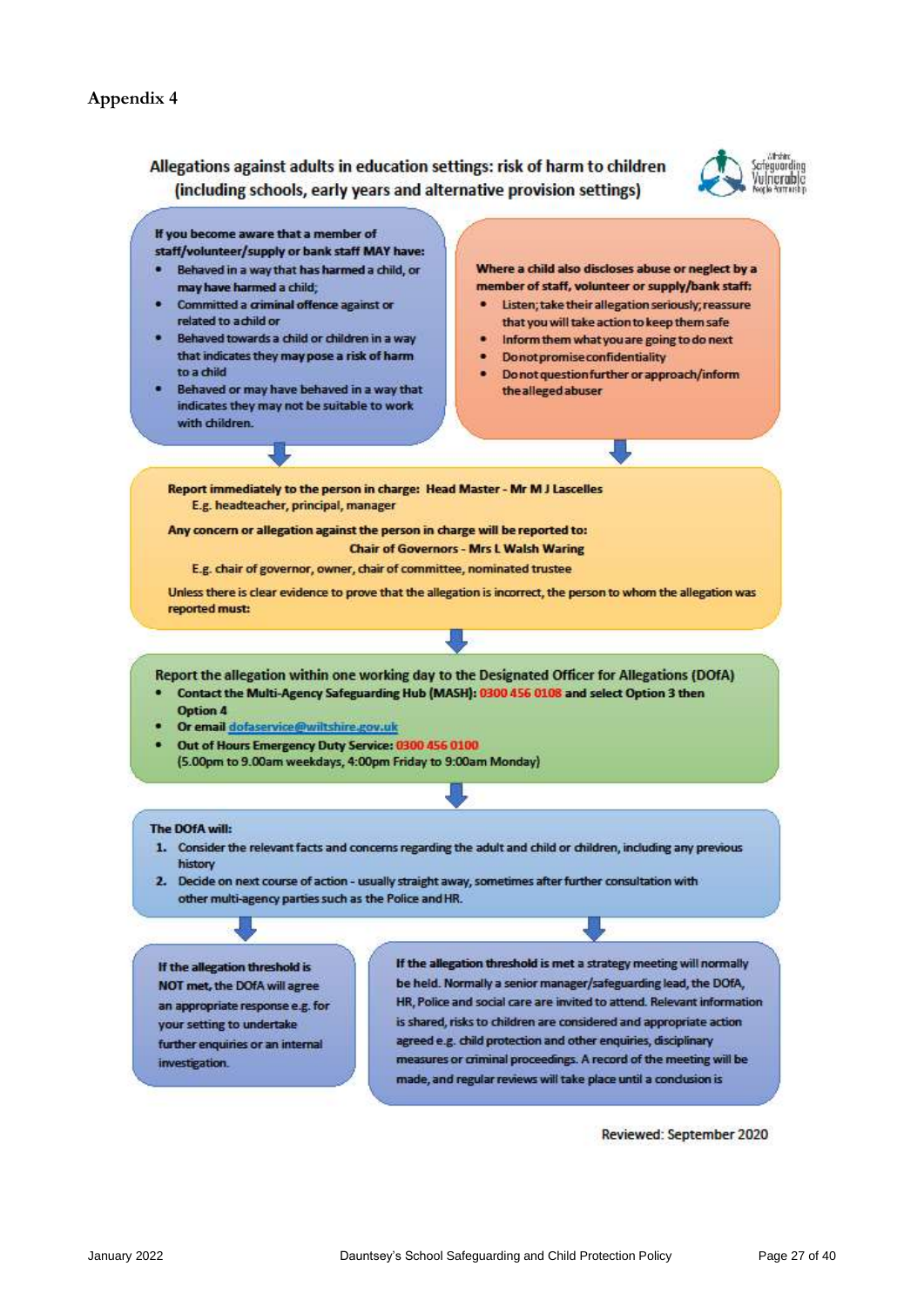# **Appendix 5**

### **KCSIE 2021 states that:**

**All** staff should be aware of indicators of abuse and neglect. Knowing what to look for is vital for the early identification of abuse and neglect and specific safeguarding issues such as child criminal exploitation and child sexual exploitation so that staff are able to identify cases of children who may be in need of help or protection. If staff are unsure, they should **always** speak to the designated safeguarding lead, or deputy.

**All** school and college staff should be aware that abuse, neglect and safeguarding issues are rarely standalone events and cannot be covered by one definition or one label alone. In most cases, multiple issues will overlap with one another, therefore staff should always be vigilant and always raise any concerns with their designated safeguarding lead (or deputy).

**All** staff should be aware that safeguarding incidents and/or behaviours can be associated with factors outside the school or college and/or can occur between children outside of these environments. **All**  staff, but especially the designated safeguarding lead (and deputies) should consider whether children are at risk of abuse or exploitation in situations outside their families. Extra-familial harms take a variety of different forms and children can be vulnerable to multiple harms including (but not limited to) sexual exploitation, criminal exploitation, sexual abuse, serious youth violence and county lines.

**All** staff should be aware that technology is a significant component in many safeguarding and wellbeing issues. Children are at risk of abuse online as well as face to face. In many cases abuse will take place concurrently via online channels and in daily life. Children can also abuse their peers online, this can take the form of abusive, harassing, and misogynistic messages, the non-consensual sharing of indecent images, especially around chat groups, and the sharing of abusive images and pornography, to those who do not want to receive such content.

# **UNDERSTANDING AND IDENTIFYING ABUSE AND NEGLECT**

Abuse and neglect are forms of maltreatment – a person may abuse or neglect a child by inflicting harm, or by failing to act to prevent harm.

Child welfare concerns may arise in many different contexts and can vary greatly in terms of their nature and seriousness. Children may be abused in a family or in an institutional or community setting, by those known to them or by a stranger, including, via the internet. In the case of female genital mutilation, children may be taken out of the country to be abused. They may be abused by an adult or adults, or another child or children. An abused child will often experience more than one type of abuse, as well as other difficulties in their lives. Abuse and neglect can happen over a period of time but can also be a one-off event. Child abuse and neglect can have major long-term impacts on all aspects of a child's health, development and well-being.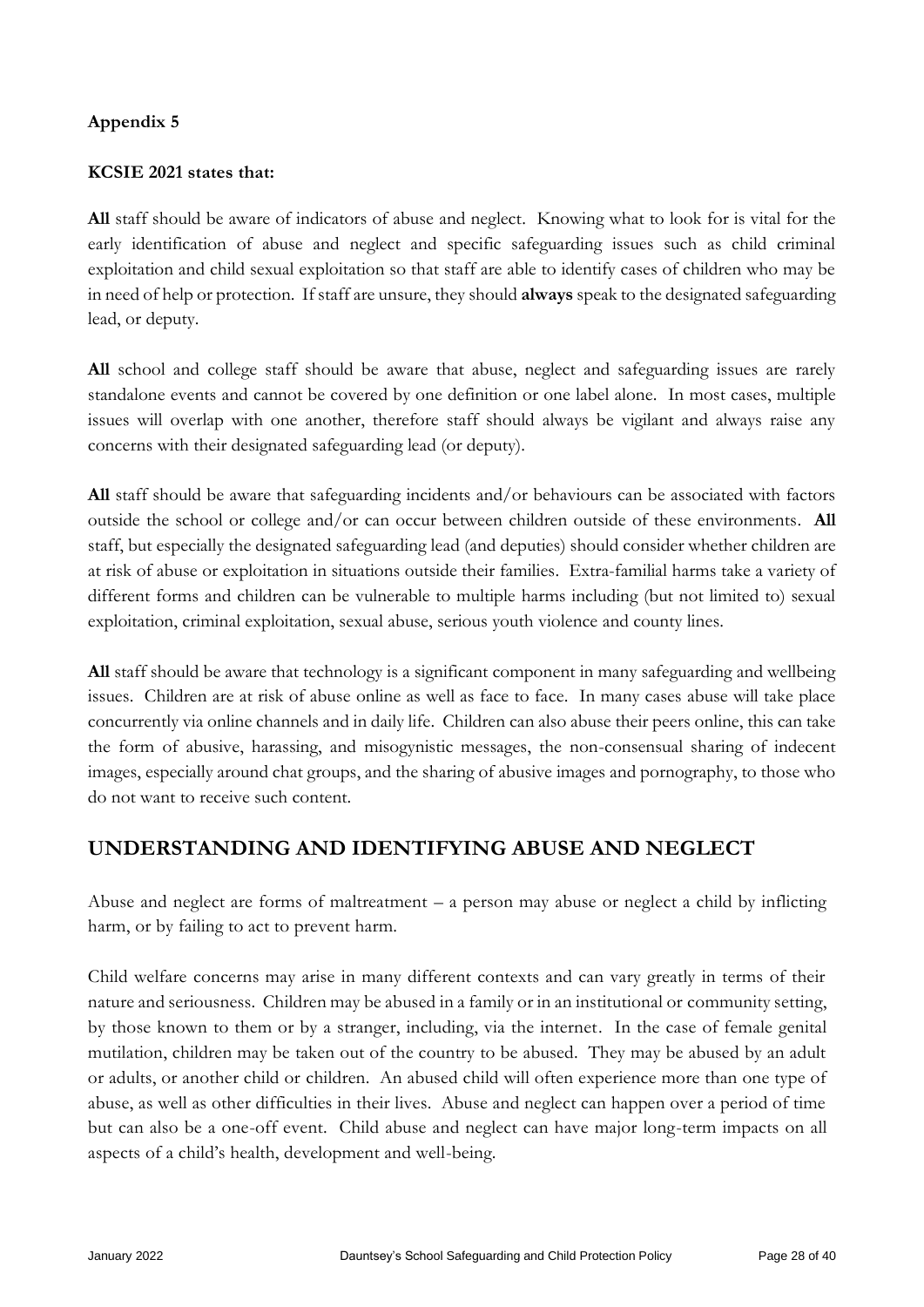# **Types of Abuse and Neglect**

**Abuse:** a form of maltreatment of a child. Somebody may abuse or neglect a child by inflecting harm, or by failing to act to prevent harm. They may be abused by an adult or adults or another child or children.

There are four main categories of abuse and neglect:

**Physical Abuse:** a form of abuse which may involve hitting, shaking, throwing, poisoning, burning or scalding, drowning, suffocating or otherwise causing physical harm to a child. Physical harm may also be caused when a parent or carer fabricates the symptoms of, or deliberately induces, illness in a child.

**Emotional Abuse:** the persistent emotional maltreatment of a child such as to cause severe and adverse effects on the child's emotional development. It may involve conveying to a child that they are worthless or unloved, inadequate, or valued only insofar as they meet the needs of another person. It may include not giving the child opportunities to express their views, deliberately silencing them or 'making fun' of what they say or how they communicate. It may feature age or developmentally inappropriate expectations being imposed on children. These may include interactions that are beyond a child's developmental capability as well as overprotection and limitation of exploration and learning, or preventing the child participating in normal social interaction. It may involve seeing or hearing the ill-treatment of another. It may involve serious bullying (including cyberbullying), causing children frequently to feel frightened or in danger, or the exploitation or corruption of children. Some level of emotional abuse is involved in all types of maltreatment of a child, although it may occur alone.

Sexual Abuse: involves forcing or enticing a child or young person to take part in sexual activities, not necessarily involving a high level of violence, whether or not the child is aware of what is happening. The activities may involve physical contact, including assault by penetration (for example rape or oral sex) or non-penetrative acts such as masturbation, kissing, rubbing and touching outside of clothing. They may also include non-contact activities, such as involving children in looking at, or in the production of, sexual images, watching sexual activities, encouraging children to behave in sexually inappropriate ways, or grooming a child in preparation for abuse (including via the internet). DfE advice 'Searching, Screening and Confiscation at School' 2014 and the UK Council for Child Internet Safety Guidance 'Sexting in Schools and Colleges: Responding to Incidents and Safeguarding Young People' 2016 provides further advice on dealing with sexting but if a sexting incident is suspected the DSL should be informed immediately. Sexual abuse is not solely perpetrated by adult males. Women can also commit acts of sexual abuse, as can other children.

**Neglect:** the persistent failure to meet a child's basic physical and/or psychological needs, likely to result in the serious impairment of the child's health or development. Neglect may occur during pregnancy as a result of maternal substance abuse. Once a child is born, neglect may involve a parent or carer failing to: provide adequate food, clothing and shelter (including exclusion from home or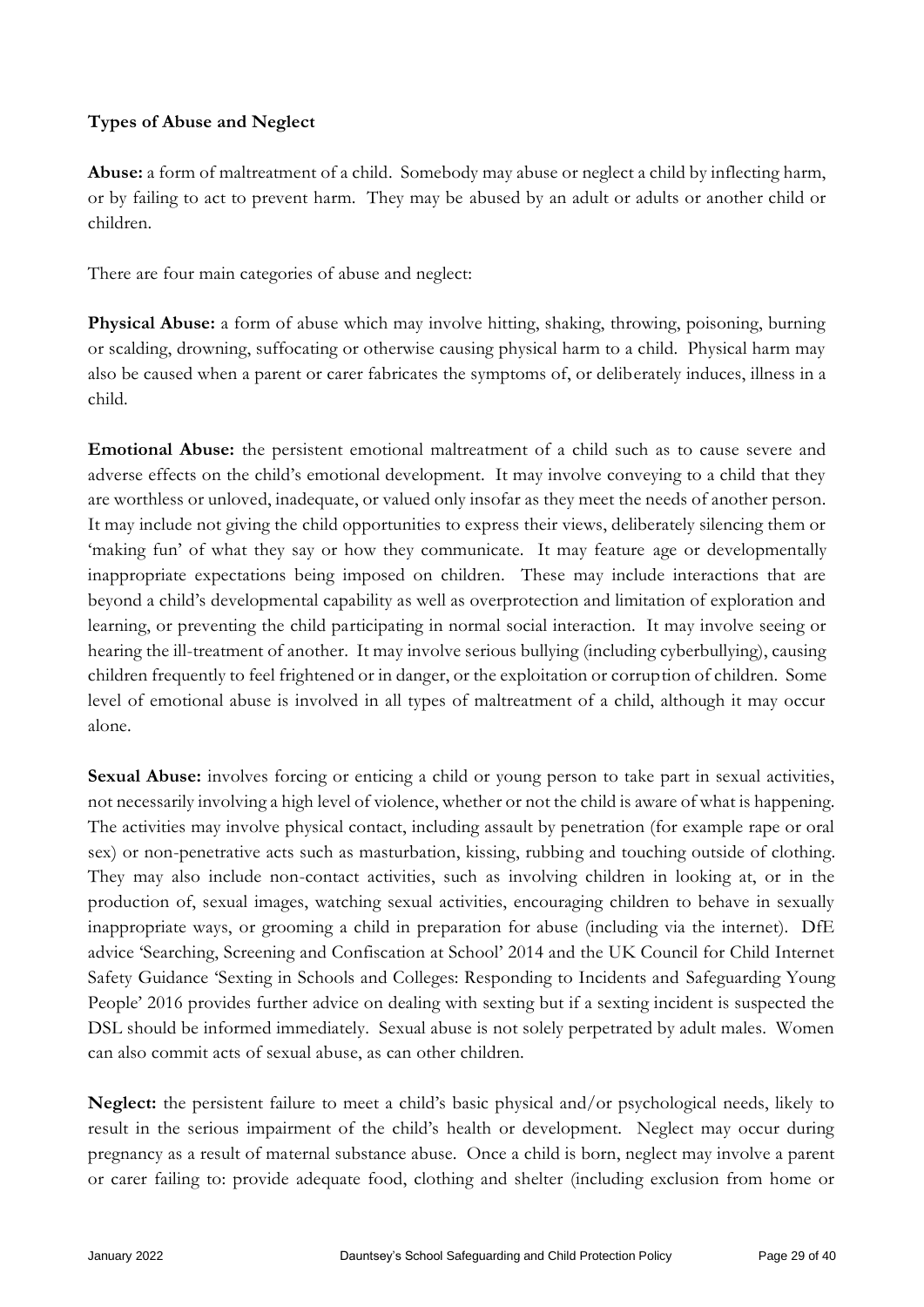abandonment); protect a child from physical and emotional harm or danger; ensure adequate supervision (including the use of inadequate care-givers); or ensure access to appropriate medical care or treatment. It may also include neglect of, or unresponsiveness to, a child's basic emotional needs.

The warning signs and symptoms of child abuse and neglect can vary from child to child. Disabled children may be especially vulnerable to abuse, including because they may have an impaired capacity to resit or avoid abuse. They may have speech, language and communication needs which may make it difficult to tell others what is happening. Children also develop and mature at different rates so what appears to be worrying for a younger child might be normal behaviour for an older child. Parental behaviours may also indicate child abuse or neglect, so you should also be alert to parent-child interactions which are concerning and other parental behaviours. This could include parents who are under the influence of drugs or alcohol or if there is a sudden change in their mental health. By understanding the warning signs, you can respond to problems as early as possible and provide the right support and services for the child and their family. It is important to recognise that a warning sign doesn't automatically mean a child is being abused.

There are a number of warning indicators which might suggest that a child may be being abused or neglected. These are detailed below but it is important to be aware that additional barriers can exist when recognising abuse and neglect in children with special educational needs. Assumptions can be made that indicators of possible abuse such as behaviour, mood and injury, relate to the child's disability rather than anything else. There may be barriers to communication in children with SEN and these children can be disproportionally impacted by things like bullying.

## **Some of the following signs might be indicators of abuse or neglect:**

- Children whose behaviour changes they may become aggressive, challenging, disruptive, withdrawn or clingy, or they might have difficulty sleeping or start wetting the bed;
- Children with clothes which are ill-fitting and/or dirty;
- Children with consistently poor hygiene;
- Children who make strong efforts to avoid specific family members or friends, without an obvious reason;
- Children who don't want to change clothes in front of others or participate in physical activities;
- Children who are having problems at school, for example, a sudden lack of concentration and learning or they appear to be tired and hungry;
- Children who talk about being left home alone, with inappropriate carers or with strangers;
- Children who reach developmental milestones, such as learning to speak or walk, late, with no medical reason;
- Children who are regularly missing from school or education;
- Children who are reluctant to go home after school;
- Children with poor school attendance and punctuality, or who are consistently late being picked up;
- Parents who are dismissive and non-responsive to practitioners' concerns;
- Parents who collect their children from school when drunk, or under the influence of drugs;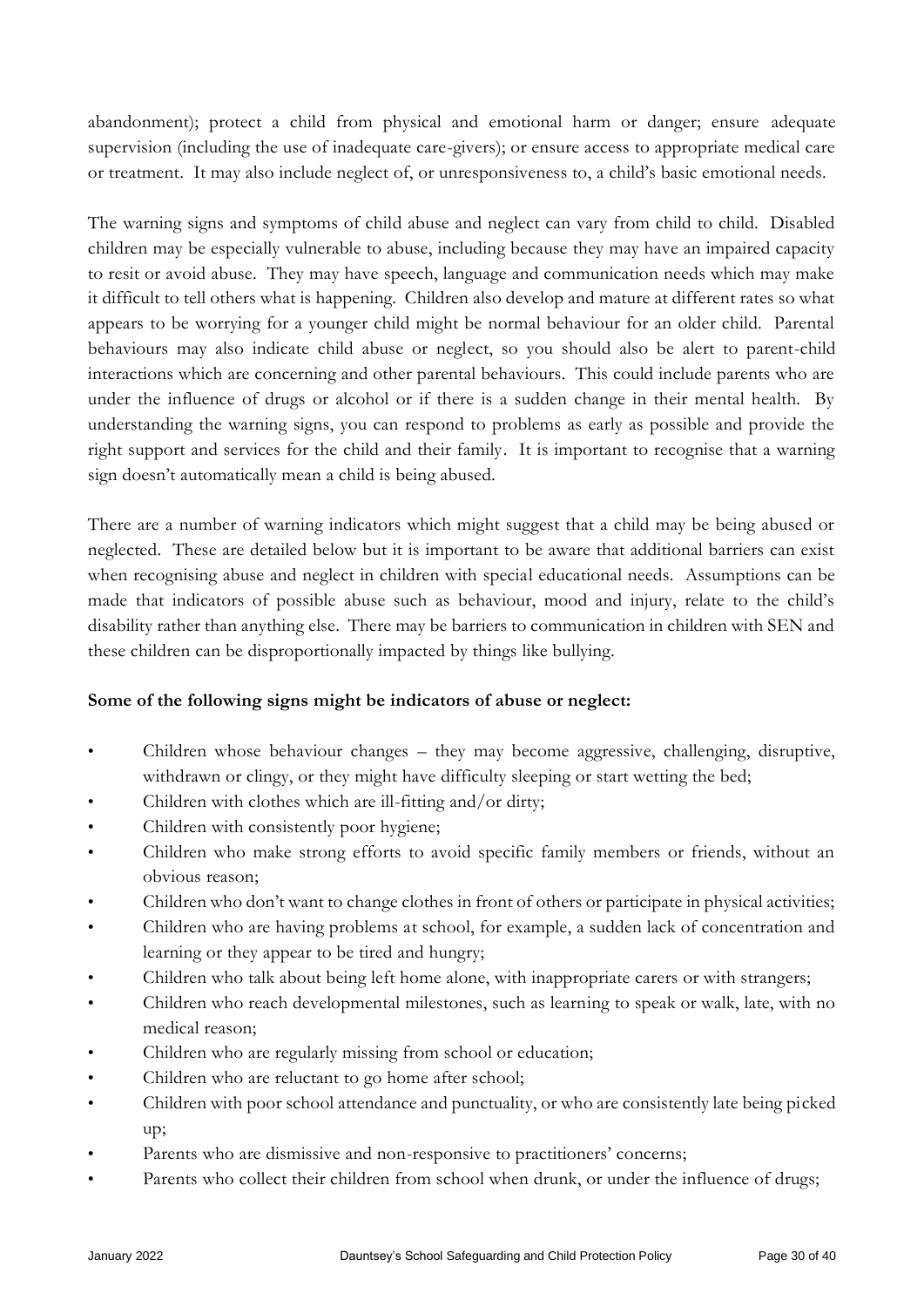- Children who drink alcohol regularly from an early age;
- Children who are concerned for younger siblings without explaining why;
- Children who talk about running away; and
- Children who shy away from being touched or flinch at sudden movements.

#### **Some of the following signs may be indicators of physical abuse:**

- Children with frequent injuries;
- Children with unexplained or unusual fractures or broken bones; and
	- Children with unexplained:
		- o bruises or cuts;
		- o burns or scalds; or
		- o bite marks.

#### **Some of the following signs may be indicators of emotional abuse:**

- Children who are excessively withdrawn, fearful, or anxious about doing something wrong;
- Parents or carers who withdraw their attention from their child, giving the child the 'cold shoulder'.
- Parents or carers blaming their problems on their child; and
- Parents or carers who humiliate their child, for example, by name-calling or making negative comparisons.

#### **Some of the following signs may be indicators of sexual abuse:**

- Children who display knowledge or interest in sexual acts inappropriate to their age;
- Children who use sexual language or have sexual knowledge that you wouldn't expect them to have;
- Children who ask others to behave sexually or play sexual games; and
- Children with physical sexual health problems, including soreness in the genital and anal areas, sexually transmitted infections or underage pregnancy.

#### **Some of the following signs may be indicators of neglect:**

- Children who are living in a home that is indisputably dirty or unsafe;
- Children who are left hungry or dirty;
- Children who are left without adequate clothing, e.g. not having a winter coat;
- Children who are living in dangerous conditions, i.e. around drugs, alcohol or violence;
- Children who are often angry, aggressive or self-harm;
- Children who fail to receive basic health care; and
- Parents who fail to seek medical treatment when their children are ill or are injured.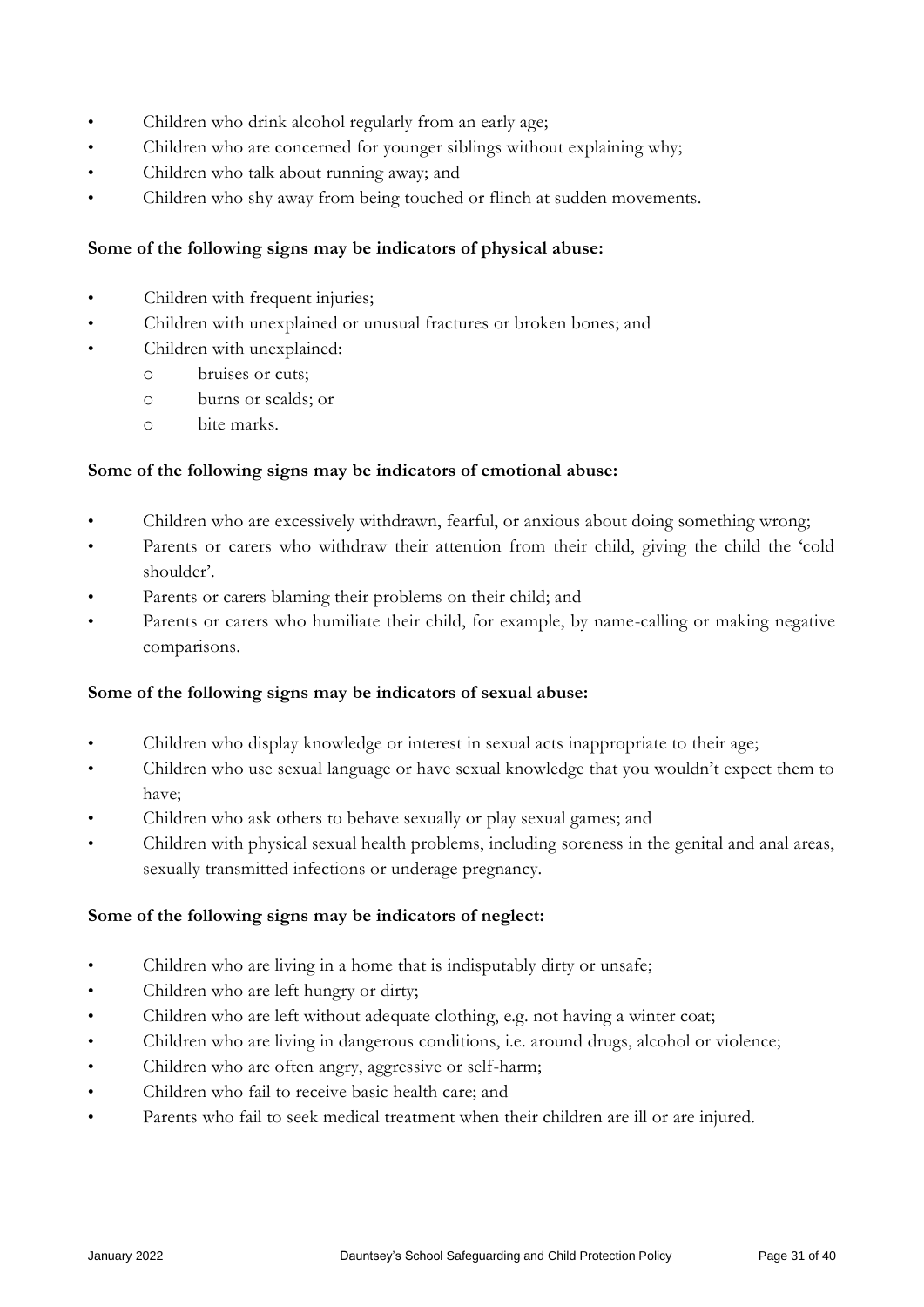**The types and indicators of abuse often overlap with each other and staff should be aware that abuse, neglect and safeguarding issues are rarely standalone events.**

**Child Sexual Exploitation (CSE) and Child Criminal Exploitation (CCE)** Both CSE and CCE are forms of abuse that occur where an individual or group takes advantage of an imbalance in power to coerce, manipulate or deceive a child into taking part in sexual or criminal activity, in exchange for something the victim needs or wants, and/or for the financial advantage or increased status of the perpetrator or facilitator and/or through violence or the threat of violence. CSE and CCE can affect children, both male and female and can include children who have been moved (commonly referred to as trafficking) for the purpose of exploitation.

# **Child Criminal Exploitation (CCE)**

Some specific forms of CCE can include children being forced or manipulated into transporting drugs or money through county lines, working in cannabis factories, shoplifting or pickpocketing. They can also be forced or manipulated into committing vehicle crime or threatening/committing serious violence to others.

Children can become trapped by this type of exploitation as perpetrators can threaten victims (and their families) with violence, or entrap and coerce them into debt. They may be coerced into carrying weapons such as knives or begin to carry a knife for a sense of protection from harm from others. As children involved in criminal exploitation often commit crimes themselves, their vulnerability as victims is not always recognised by adults and professionals, (particularly older children), and they are not treated as victims despite the harm they have experienced. They may still have been criminally exploited even if the activity appears to be something they have agreed or consented to.

It is important to note that the experience of girls who are criminally exploited can be very different to that of boys. The indicators may not be the same, however professionals should be aware that girls are at risk of criminal exploitation too. It is also important to note that both boys and girls being criminally exploited may be at higher risk of sexual exploitation.

Some of the following can be indicators of CCE:

- children who appear with unexplained gifts or new possessions;
- children who associate with other young people involved in exploitation;
- children who suffer from changes in emotional well-being;
- children who misuse drugs and alcohol;
- children who go missing for periods of time or regularly come home late; an
- children who regularly miss school or education or do not take part in education.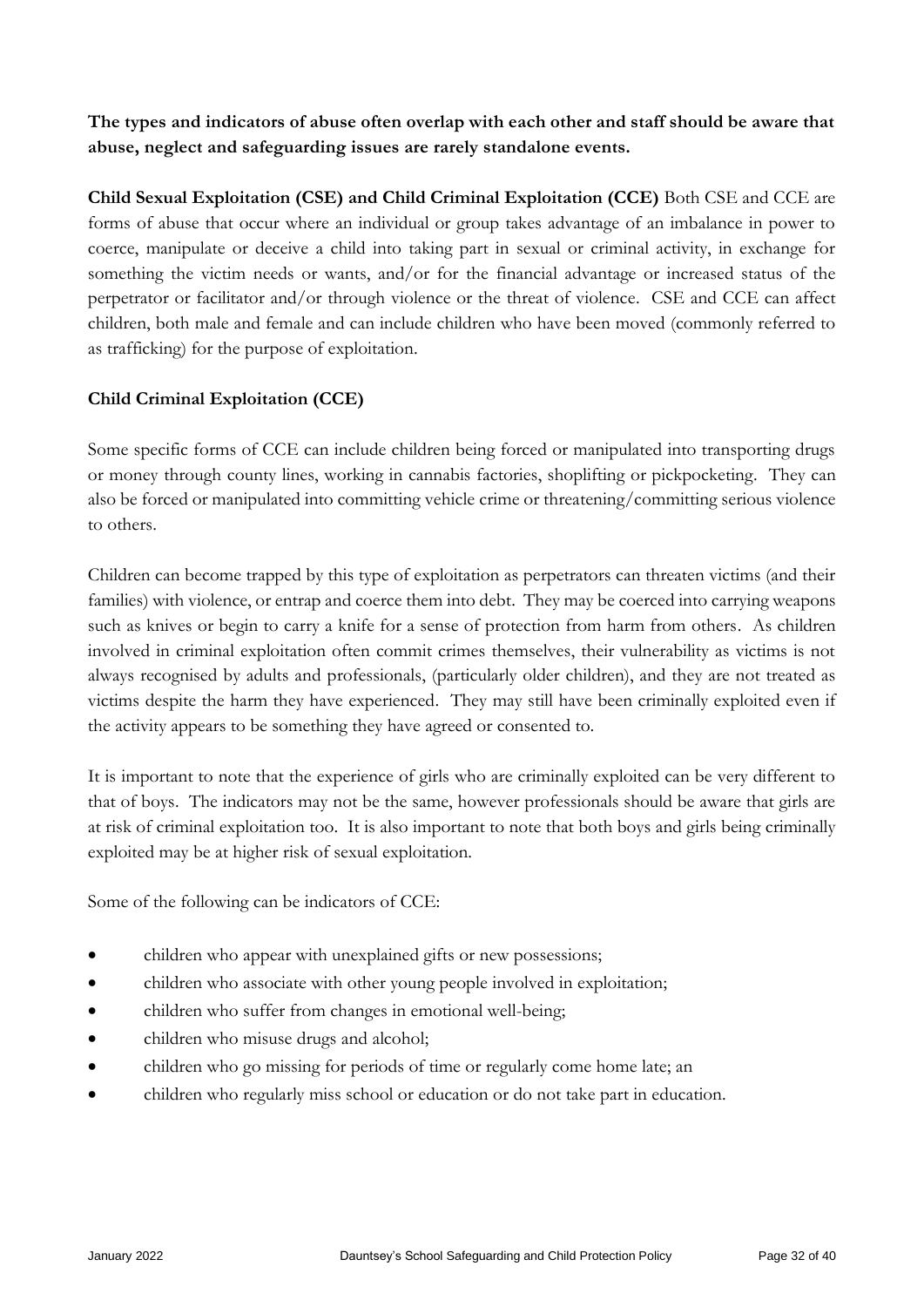## **Child Sexual Exploitation (CSE)**

CSE is a form of child sexual abuse. Sexual abuse may involve physical contact, including assault by penetration (for example, rape or oral sex) or nonpenetrative acts such as masturbation, kissing, rubbing, and touching outside clothing. It may include non-contact activities, such as involving children in the production of sexual images, forcing children to look at sexual images or watch sexual activities, encouraging children to behave in sexually inappropriate ways or grooming a child in preparation for abuse including via the internet. CSE can occur over time or be a one-off occurrence, and may happen without the child's immediate knowledge e.g. through others sharing videos or images of them on social media. CSE can affect any child, who has been coerced into engaging in sexual activities. This includes 16 and 17 year olds who can legally consent to have sex. Some children may not realise they are being exploited e.g. they believe they are in a genuine romantic relationship.

The above CCE indicators can also be indicators of CSE, as can:

- children who have older boyfriends or girlfriends; and
- children who suffer from sexually transmitted infections or become pregnant.

[https://www.keepingchildrensafeineducation.co.uk/annex\\_b.html](https://www.keepingchildrensafeineducation.co.uk/annex_b.html)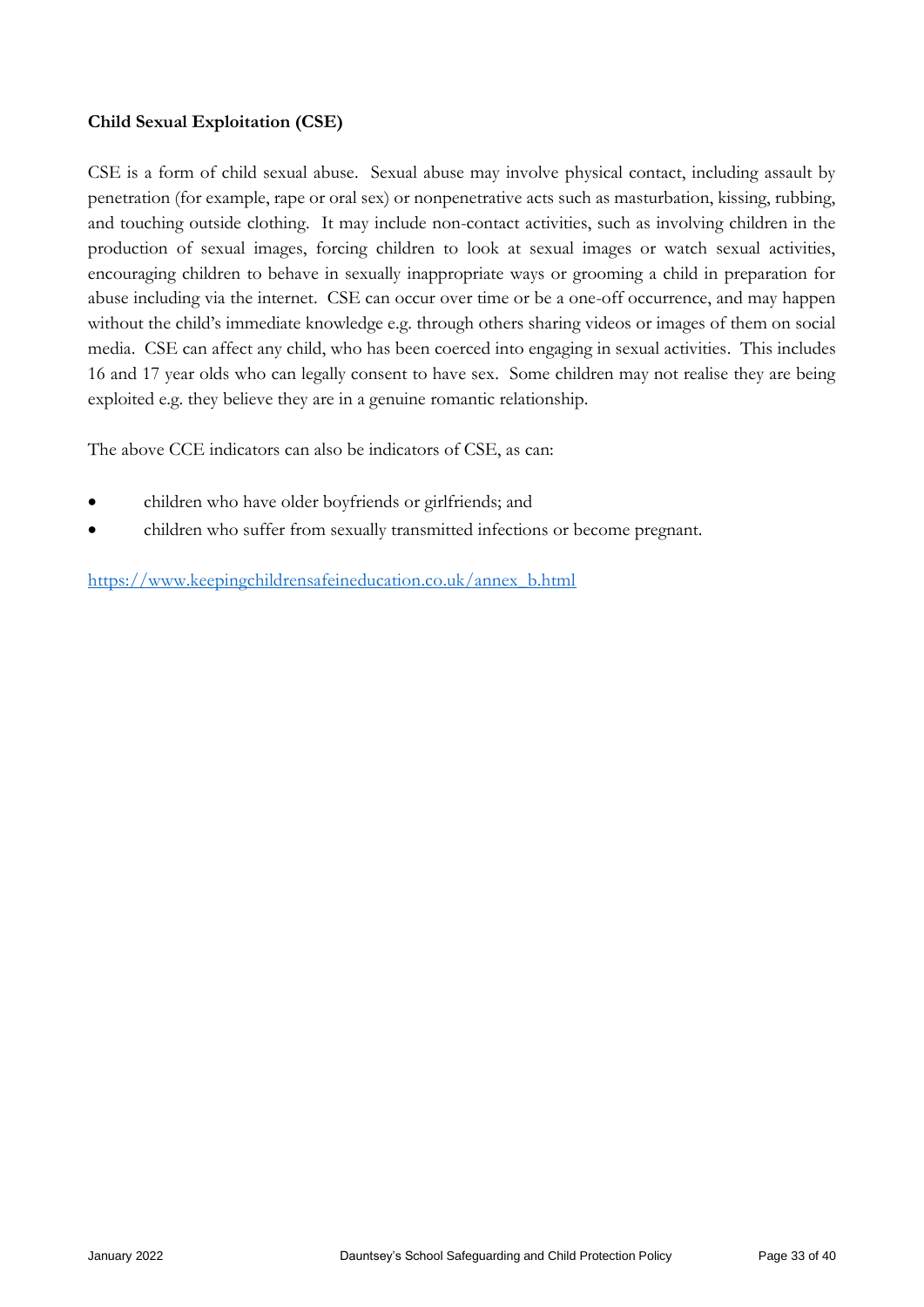# **Appendix 6**

### **The Designated Safeguarding Lead**

In accordance with Annex C of Keeping Children Safe in Education, the main responsibilities of the Designated Safeguarding Lead are as follows.

#### **Availability**

During term time the DSL or DDSL is available in person during school hours and via email or phone out of school hours. The DSL or DDSL are also available via email or phone during weekends and holiday periods.

#### **Manage referrals**

The designated safeguarding lead is expected to refer cases:

- of suspected abuse and neglect to the local authority children's social care as required and support staff who make referrals to local authority children's social care;
- to the Channel programme where there is a radicalisation concern as required and support staff who make referrals to the Channel programme;
- where a crime may have been committed to the Police as required. NPCC When to call the police should help understand when to consider calling the police and what to expect when working with the police;

and

where a person is dismissed or left due to risk/harm to a child to the Disclosure and Barring Service as required.

*ISI Commentary on the Regulatory Requirements quotes: 222. Ceasing to use a person's services includes: dismissal; nonrenewal of a fixed-term contract; no longer engaging/refusing to engage a supply teacher provided by an employment agency; terminating the placement of a student teacher or other trainee; no longer using staff employed by contractors; no longer using volunteers; resignation; and voluntary withdrawal from supply teaching, contract working, a course of initial teacher training, or volunteering. It is important that reports include as much evidence about the circumstances of the case as possible. Failure to make a report when required constitutes an offence. 'Compromise agreements' cannot be used to prevent a referral being made to the DBS when it is legally required, nor can an individual's refusal to cooperate with an investigation. Proprietors of independent schools have a legal duty to respond to requests from the DBS for information they hold already, but they do not have to find it from other sources.* **Schools are asked, as part of routine inspection, to confirm that they have disclosed to inspectors all instances of safeguarding concerns.** 

*223. Independent schools are also under a duty to consider making a referral to the Teaching Regulation Agency (TRA) where a teacher has been dismissed (or would have been dismissed had he/she not resigned) and a prohibition order may be appropriate, and should make reference to this in their policies. The reasons such an order would be considered are:*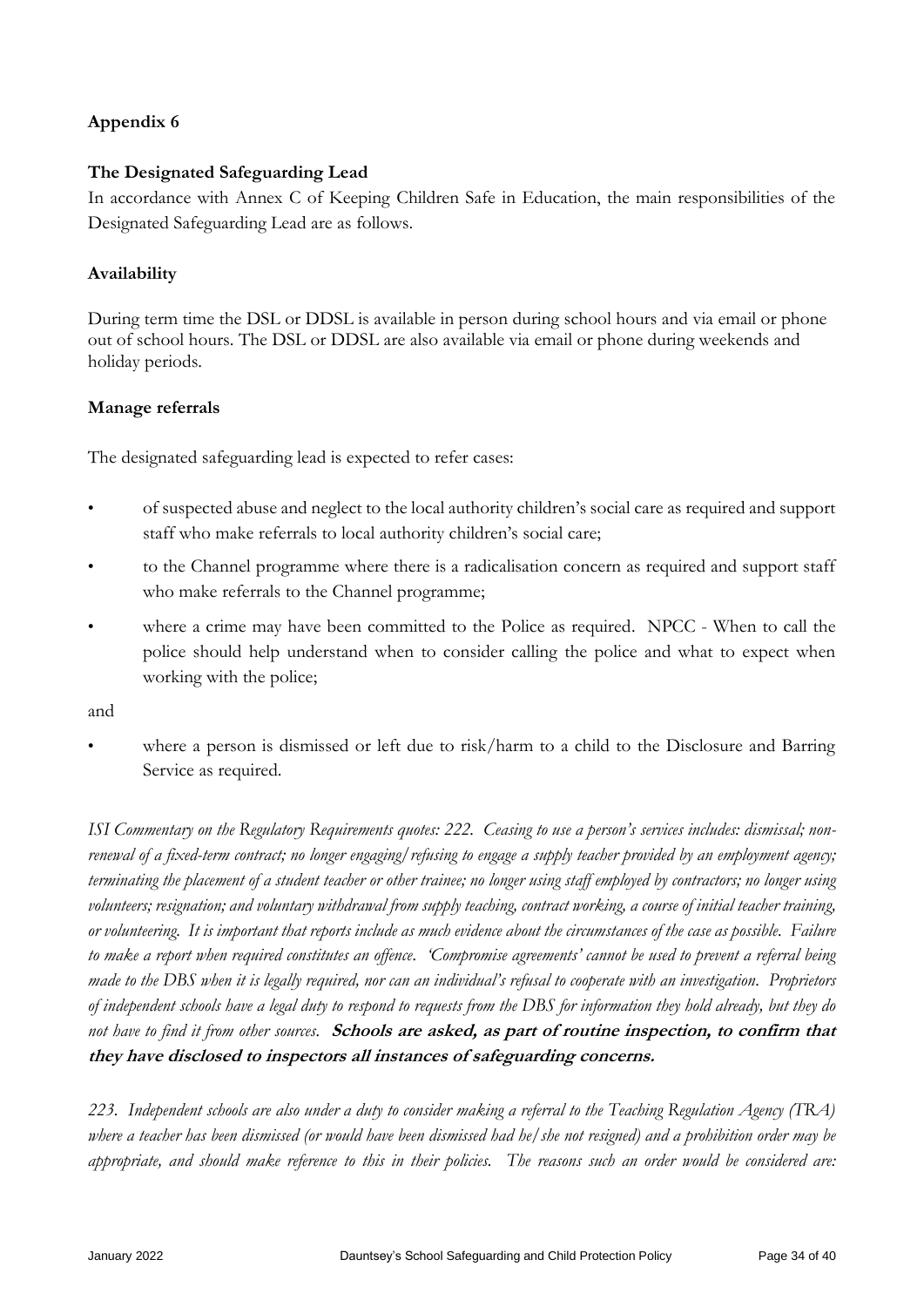*'unacceptable professional conduct', 'conduct that may bring the profession into disrepute' or a 'conviction, at any time, for a relevant offence' Advice about whether an allegation against a teacher is sufficiently serious to refer to the TRA can be found in Teacher misconduct: the prohibition of teachers (October 2015). Further guidance is published on the TRA website.* 

Alternative accommodation will be found for a suspended member of the boarding staff.

### **Working with others**

The designated safeguarding lead is expected to:

- act as a source of support, advice and expertise for all staff;
- act as a point of contact with the safeguarding partners;
- liaise with the headteacher or principal to inform him or her of issues- especially ongoing enquiries under section 47 of the Children Act 1989 and police investigations;
- as required, liaise with the "case manager" (as per Part four) and the local authority designated officer(s) (LADO) for child protection concerns in cases which concern a staff member;
- liaise with staff (especially teachers, pastoral support staff, school nurses, IT Technicians, senior mental health leads and special educational needs co-ordinators (SENCOs), or the named person with oversight for SEN in a college and Senior Mental Health Leads) on matters of safety and safeguarding and welfare (including online and digital safety) and when deciding whether to make a
- referral by liaising with relevant agencies so that children's needs are considered holistically;
- liaise with the senior mental health lead and, where available, the Mental Health Support Team, where safeguarding concerns are linked to mental health;
- promote supportive engagement with parents and/or carers in safeguarding and promoting the welfare of children, including where families may be facing challenging circumstances;
- work with the headteacher and relevant strategic leads, taking lead responsibility for promoting educational outcomes by knowing the welfare, safeguarding and child protection issues that children in need are experiencing, or have experienced, and identifying the impact that these issues might be having on children's attendance, engagement and achievement at school or college. This includes:
	- o ensure that the school or college knows who its cohort of children who have or have had a social worker are, understanding their academic progress and attainment, and maintaining a culture of high aspirations for this cohort; and,
	- o support teaching staff to provide additional academic support or reasonable adjustments to help children who have or have had a social worker reach their potential, recognising that even when statutory social care intervention has ended, there is still a lasting impact on children's educational outcomes.

#### **Information sharing and managing the child protection file**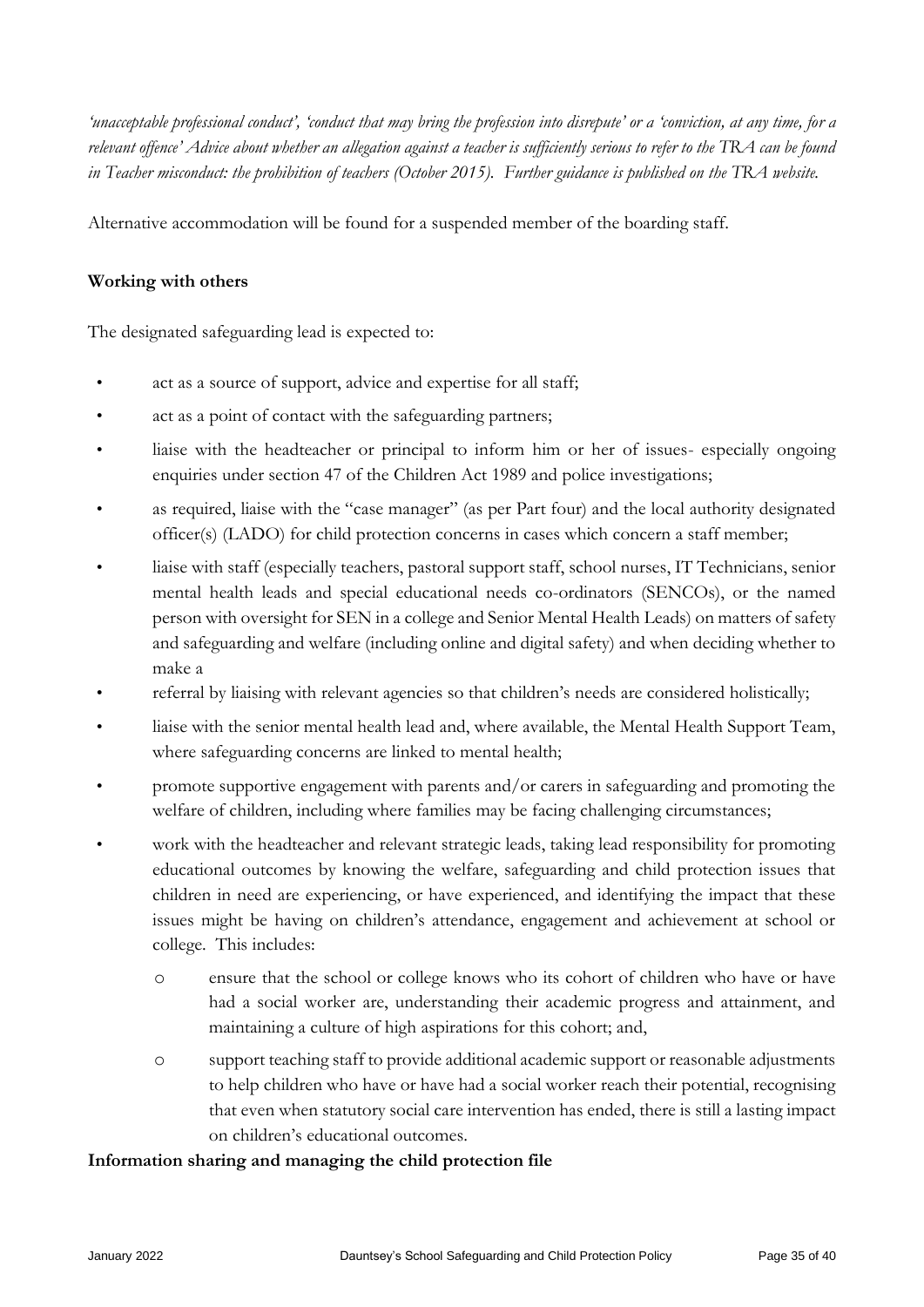The designated safeguarding lead is responsible for ensuring that child protection files are kept up to date.

Information should be kept confidential and stored securely. It is good practice to keep concerns and referrals in a separate child protection file for each child.

Records should include:

a clear and comprehensive summary of the concern;

details of how the concern was followed up and resolved;

a note of any action taken, decisions reached and the outcome.

They should ensure the file is only accessed by those who need to see it and where the file or content within it is shared, this happens in line with information sharing advice as set out in Part one and Part two of this guidance.

Where children leave the school or college (including in year transfers) the designated safeguarding lead should ensure their child protection file is transferred to the new school or college as soon as possible, and within 5 days for an in-year transfer or within the first 5 days of the start of a new term. This should be transferred separately from the main pupil file, ensuring secure transit, and confirmation of receipt should be obtained. Receiving schools and colleges should ensure key staff such as designated safeguarding leads and SENCOs or the named person with oversight for SEN in colleges, are aware as required.

Lack of information about their circumstances can impact on the child's safety, welfare and educational outcomes. In addition to the child protection file, the designated safeguarding lead should also consider if it would be appropriate to share any additional information with the new school or college in advance of a child leaving to help them put in place the right support to safeguard this child and to help the child thrive in the school or college. For example, information that would allow the new school or college to continue supporting children who have had a social worker and been victims of abuse and have that support in place for when the child arrives.

## **Raising Awareness**

The designated safeguarding lead should:

• ensure each member of staff has access to, and understands, the school's or college's child protection policy and procedures, especially new and part-time staff;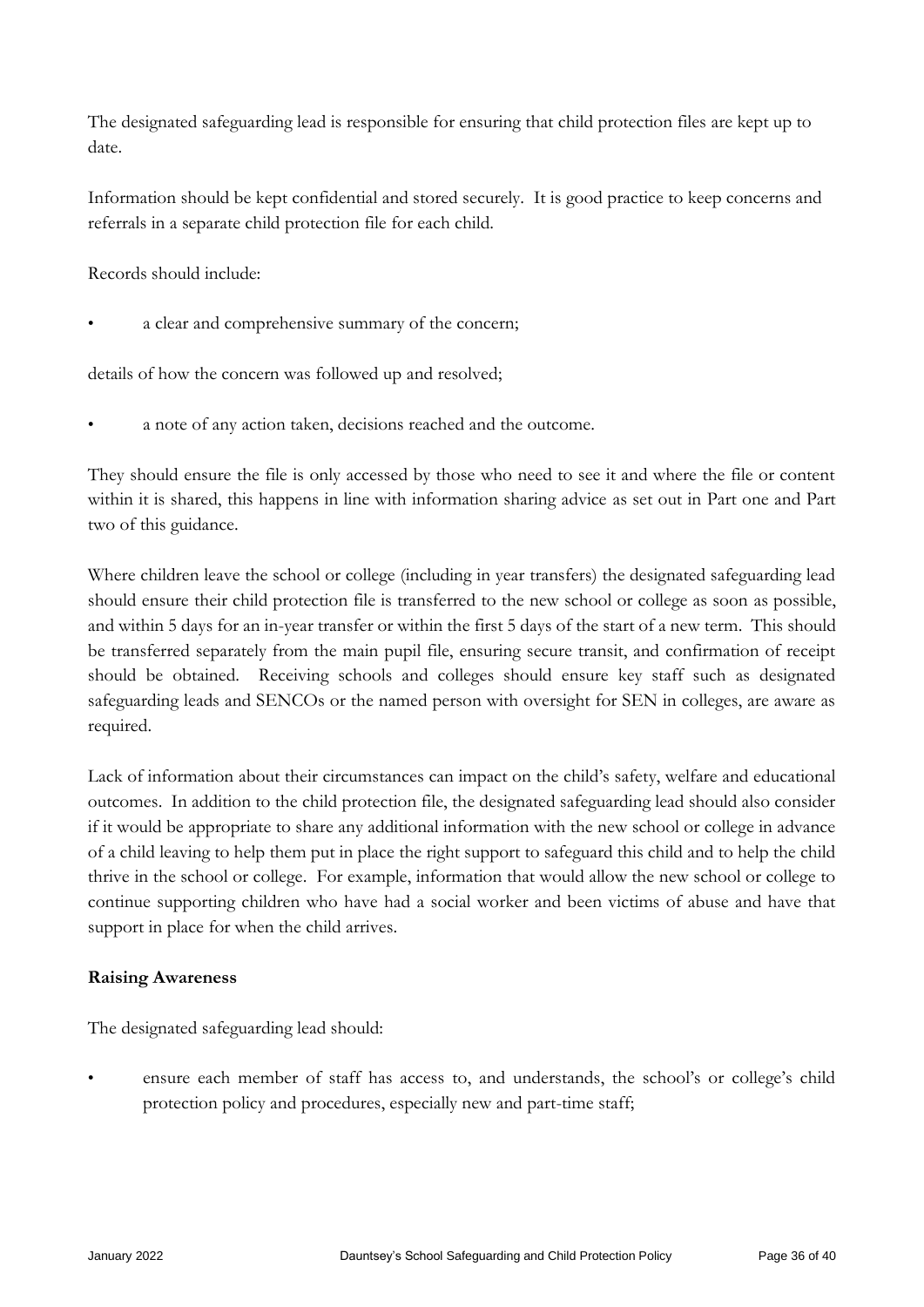- ensure the school's or college's child protection policy is reviewed annually (as a minimum) and the procedures and implementation are updated and reviewed regularly, and work with governing bodies or proprietors regarding this;
- ensure the child protection policy is available publicly and parents are aware of the fact that referrals about suspected abuse or neglect may be made and the role of the school or college in this;
- link with the safeguarding partner arrangements to make sure staff are aware of any training opportunities and the latest local policies on local safeguarding arrangements; and,

help promote educational outcomes by sharing the information about the welfare, safeguarding and child protection issues that children who have or have had a social worker are experiencing with teachers and school and college leadership staff.

# **Training, knowledge and skills**

The designated safeguarding lead (and any deputies) should undergo training to provide them with the knowledge and skills required to carry out the role. This training should be updated at least every two years. The designated safeguarding lead should undertake Prevent awareness training. Training should provide designated safeguarding leads with a good understanding of their own role, how to identify, understand and respond to specific needs that can increase the vulnerability of children, as well as specific harms that can put children at risk, and the processes, procedures and responsibilities of other agencies, particularly children's social care, so they:

- understand the assessment process for providing early help and statutory intervention, including local criteria for action and local authority children's social care referral arrangements;
- have a working knowledge of how local authorities conduct a child protection case conference and a child protection review conference and be able to attend and contribute to these effectively when required to do so;
- understand the importance of the role the designated safeguarding lead has in providing information and support to children social care in order to safeguard and promote the welfare of children;
- understand the lasting impact that adversity and trauma can have, including on children's behaviour, mental health and wellbeing, and what is needed in responding to this in promoting educational outcomes;
- are alert to the specific needs of children in need, those with special educational needs and disabilities (SEND), those with relevant health conditions and young carers;
- understand the importance of information sharing, both within the school and college, and with the safeguarding partners, other agencies, organisations and practitioners;

understand and support the school or college with regards to the requirements of the Prevent duty and are able to provide advice and support to staff on protecting children from the risk of radicalisation;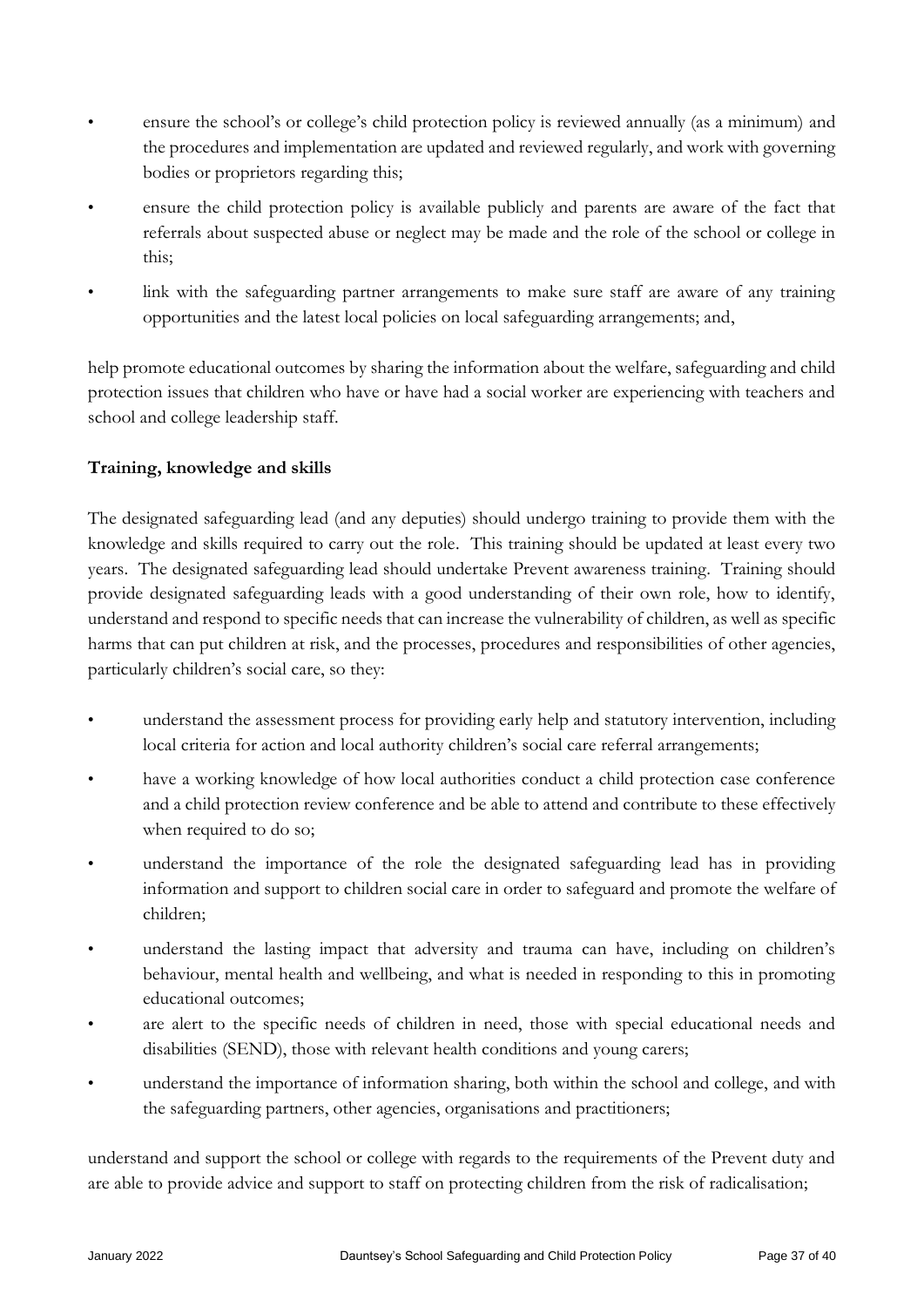- are able to understand the unique risks associated with online safety and be confident that they have the relevant knowledge and up to date capability required to keep children safe whilst they are online at school or college;
- can recognise the additional risks that children with special educational needs and disabilities (SEND) face online, for example, from online bullying, grooming and radicalisation and are confident they have the capability to support children with SEND to stay safe online;
- obtain access to resources and attend any relevant or refresher training courses; and,
- encourage a culture of listening to children and taking account of their wishes and feelings, among all staff, in any measures the school or college may put in place to protect them.

In addition to the formal training set out above, their knowledge and skills should be refreshed (this might be via e-bulletins, meeting other designated safeguarding leads, or simply taking time to read and digest safeguarding developments) at regular intervals, as required, and at least annually, to allow them to understand and keep up with any developments relevant to their role.

### **Providing support to staff**

Training should support the designated safeguarding lead in developing expertise, so they can support and advise staff and help them feel confident on welfare, safeguarding and child protection matters. This includes specifically to:

- ensure that staff are supported during the referrals processes; and
- support staff to consider how safeguarding, welfare and educational outcomes are linked, including to inform the provision of academic and pastoral support.

## **Understanding the views of children**

It is important that children feel heard and understood. Therefore, designated safeguarding leads should be supported in developing knowledge and skills to:

- encourage a culture of listening to children and taking account of their wishes and feelings, among all staff, and in any measures the school or college may put in place to protect them; and,
- understand the difficulties that children may have in approaching staff about their circumstances and consider how to build trusted relationships which facilitate communication.

## **Holding and sharing information**

The critical importance of recording, holding, using and sharing information effectively is set out in Parts one, two and five of KCSiE 2021, and therefore the designated safeguarding lead should be equipped to: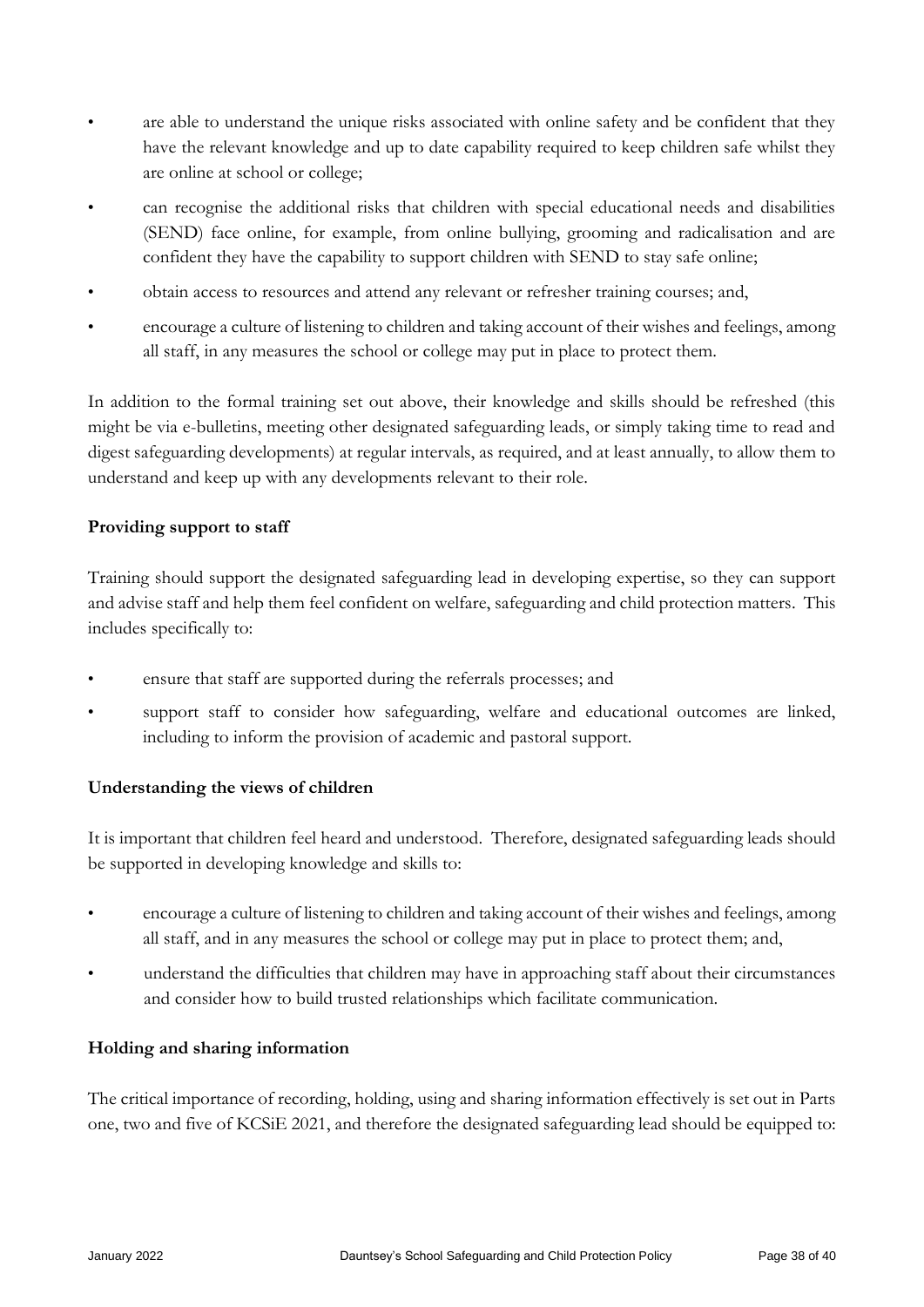- understand the importance of information sharing, both within the school and college, and with other schools and colleges on transfer including in-year and between primary and secondary education, and with the safeguarding partners, other agencies, organisations and practitioners;
- understand relevant data protection legislation and regulations, especially the Data Protection Act 2018 and the UK General Data Protection Regulation (UK GDPR); and,
- be able to keep detailed, accurate, secure written records of concerns and referrals and understand the purpose of this record-keeping.

# **The Deputy Designated Safeguarding Lead (DDSL) will carry out the role of the Designated Safeguarding Lead(DSL) where the DSL is unavailable.**

**The Designated Safeguarding Lead has undertaken child protection training and training in inter-agency working and will attend refresher training at two-yearly intervals.**